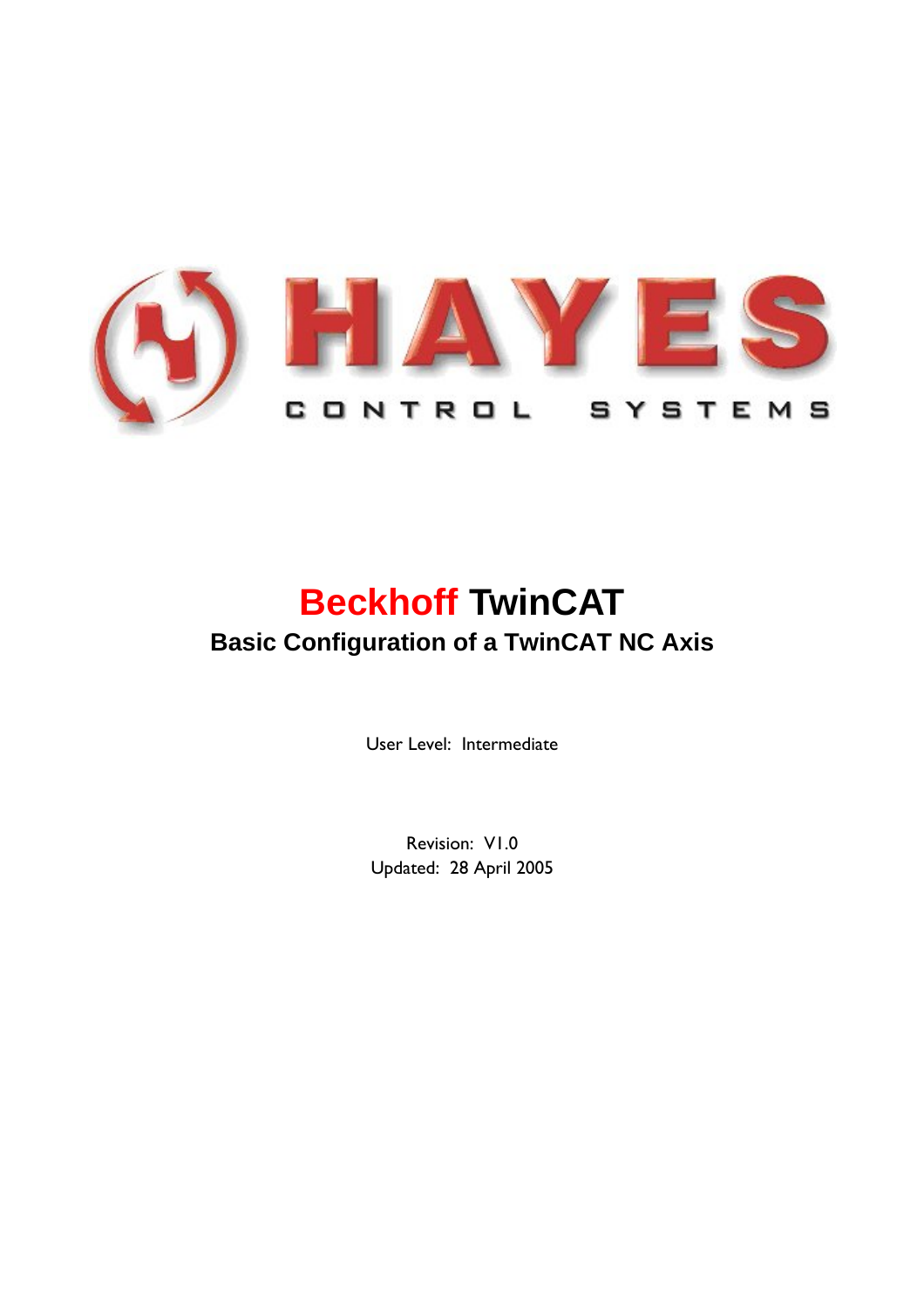## **Table Of Contents**

| 1.1.  |  |
|-------|--|
| 1.2.  |  |
| 1.3.  |  |
| 1.4.  |  |
| 1.5.  |  |
| 1.6.  |  |
|       |  |
| 2.1.  |  |
| 2.2.  |  |
|       |  |
| 3.1.  |  |
| 3.2.  |  |
| 3.3.  |  |
| 3.4.  |  |
| 3.5.  |  |
| 3.6.  |  |
| 3.7.  |  |
| 3.8.  |  |
| 3.9.  |  |
| 3.10. |  |
|       |  |
| 4.1.  |  |
| 4.2.  |  |
| 4.3.  |  |
| 4.4.  |  |
| 4.5.  |  |
| 4.6.  |  |

| Version | Updated    | Changes           |
|---------|------------|-------------------|
| V1.0    | 28/04/2005 | Original document |
|         |            |                   |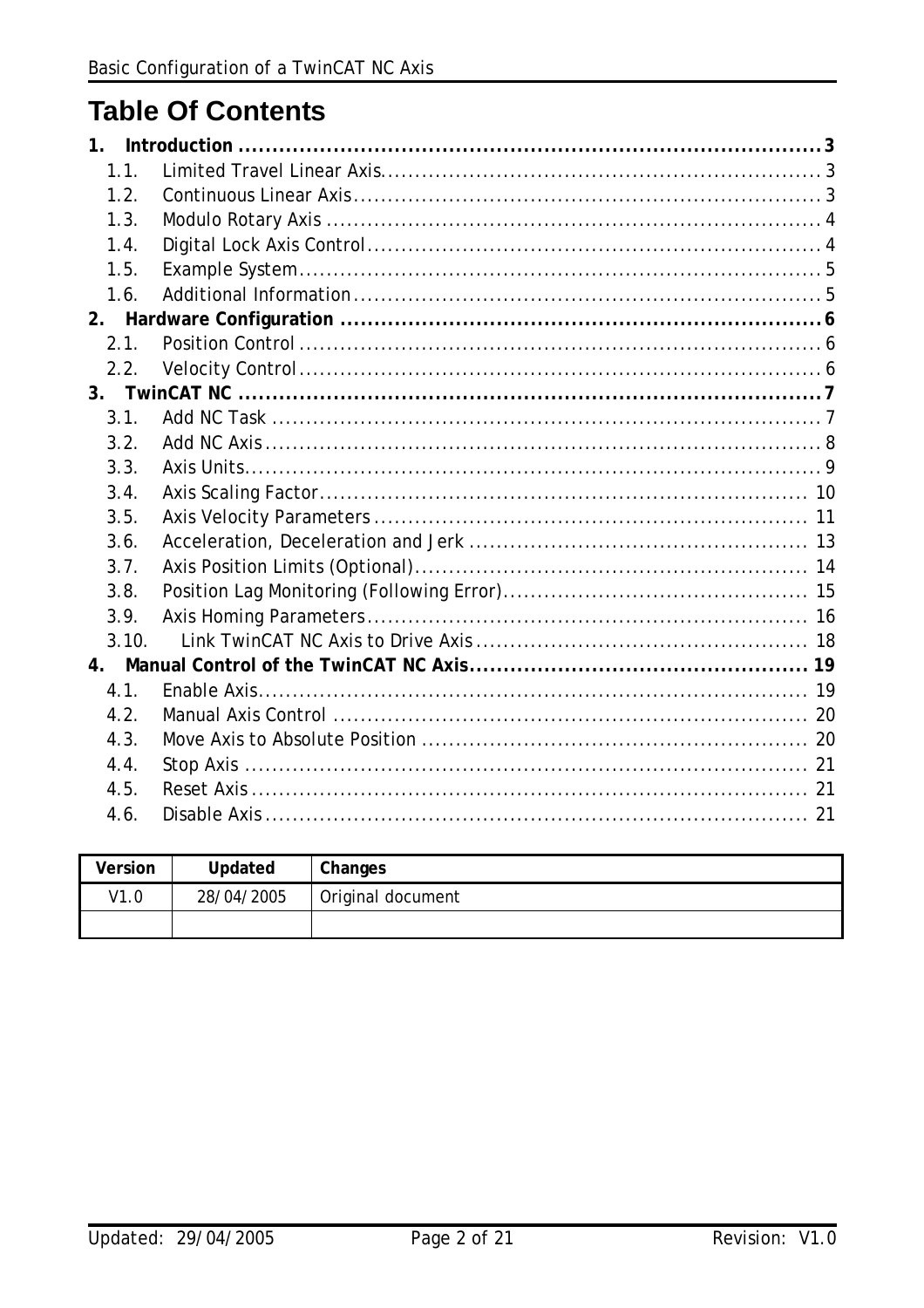## <span id="page-2-0"></span>**1. Introduction**

### **1.1. Limited Travel Linear Axis**

The diagram below shows an example of a linear axis using a motor and ballscrew to move a drill head to the required absolute position. The "zero" or "home" position is determined using the Home Position Switch, and the drill head can be moved to any absolute position along the ballscrew from the home position. The range of travel for the drill head is specified by the software position limits, with backup hardware limit switches connected directly to the drive.



Refer to "**PTP Absolute Position Control**" and "**PTP Axis Homing Control**" for details on implementing absolute position control and axis homing control in TwinCAT PLC.

#### **1.2. Continuous Linear Axis**

The diagram below shows an example of a continuous "cut-to-length" axis using nip rolls to control the amount of material fed to the static shear. "Relative" positioning is used, as the material fed forwards a specified distance, relative to the previous stop position. Homing and position limits are also not required.



Refer to "**PTP Relative Position Control**" for full details on relative and continuous position control in TwinCAT PLC.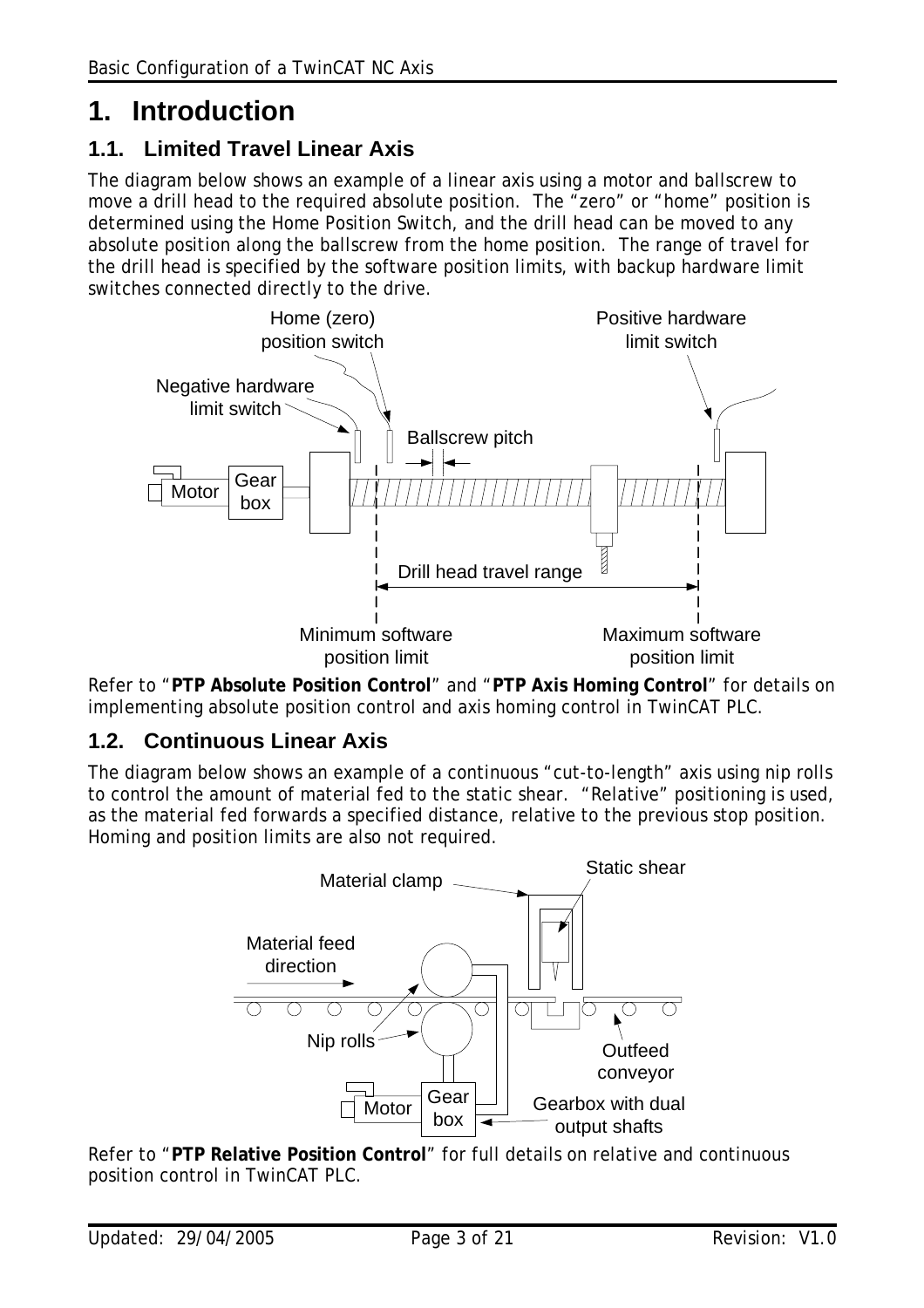#### <span id="page-3-0"></span>**1.3. Modulo Rotary Axis**

The diagram below shows an example of a rotary drum axis for selecting products (such as coloured bars of soap) from 5 feeder conveyors, and passing them onto next part of the process. "Modulo" positioning is used to move the selector drum to the correct angular position for the next product, with the drum moving through the shortest path to get to the correct angular position. The Home Position Switch is used to determine the angular position of the selector drum at system start-up.



Refer to "**PTP Modulo Position Control**" for full details on modulo position control in TwinCAT PLC.

#### **1.4. Digital Lock Axis Control**

The diagram below shows an alternative mechanical arrangement for the nip roll "cutto-length" line, with 2 motors independently driving the 2 nip rolls. When the 1<sup>st</sup> motor moves to feed the material to the static shear, "Digital lock" or "Gearing" control ensures that the  $2^{nd}$  motor automatically follows the exact movements of the  $1<sup>st</sup>$  motor. The gear ratio between the motors can also be adjusted to compensate for differences in nip roll diameter to prevent any scuffing of the material.



Refer to "**PTP Gearing and Digital Lock Control**" for full details on relative and continuous position control in TwinCAT PLC.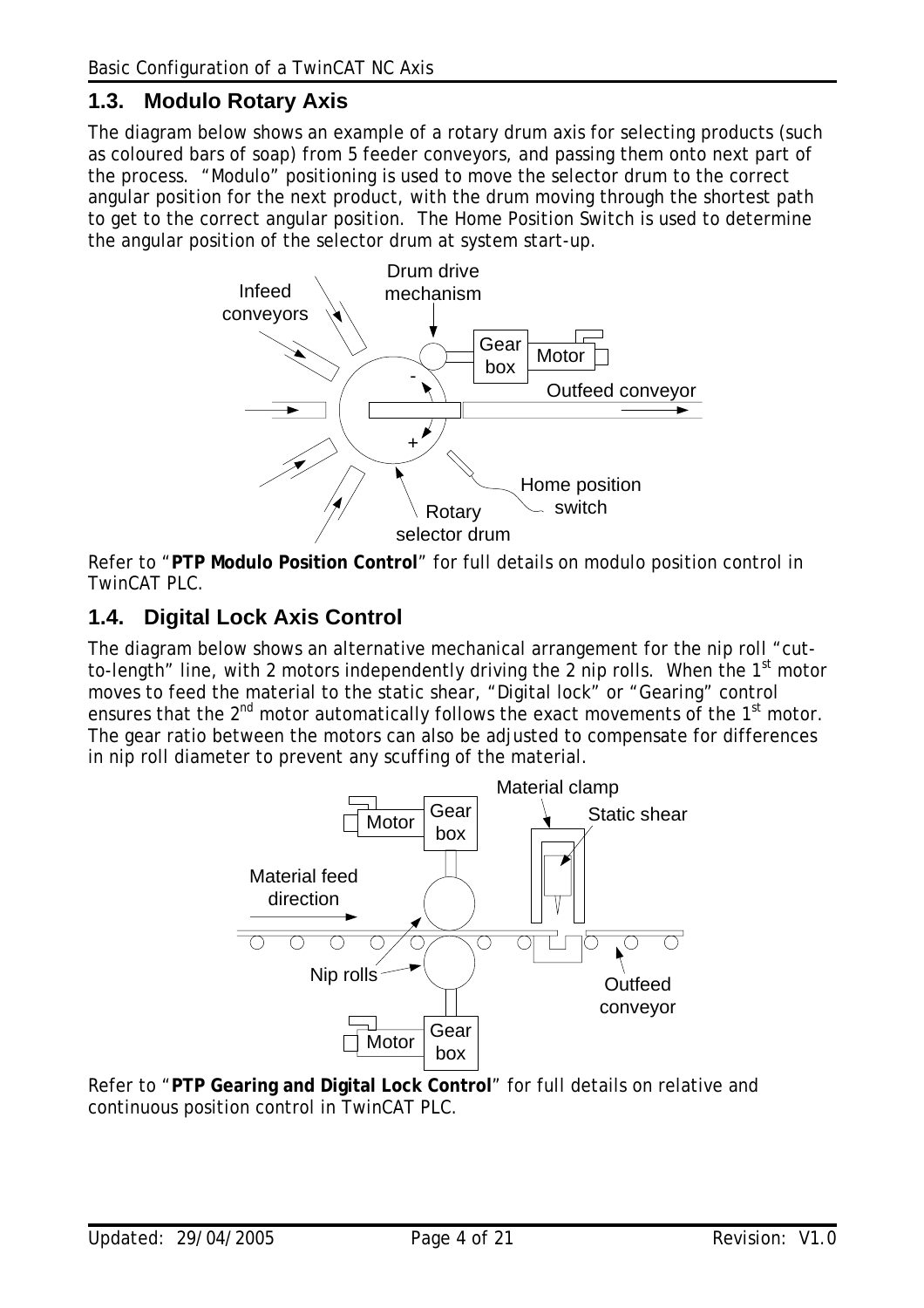#### <span id="page-4-0"></span>**1.5. Example System**

This application note explains the basic implementation and configuration of a TwinCAT NC axis. The actual numerical values shown on the screen captures in this document are for a limited travel linear axis with the following mechanical specifications:

- Motor speed range = 0 to 3000rpm, controlled by an AX2000
- Ball screw pitch = 6mm
- Ball screw length = 1200mm
- Required drill head positioning range = 1000mm
- Gearbox ratio is 3:1 reduction from the motor shaft to the ballscrew

#### **1.6. Additional Information**

The user should also be familiar with the document(s) listed below, which are available on request from Hayes Control Systems Ltd at [supportgroup@hayescontrols.co.uk](mailto:supportgroup@hayescontrols.co.uk):

- Configure the TwinCAT IO System
- Mapping TwinCAT PLC Variables to IO
- Basic Configuration of AX2000 Drives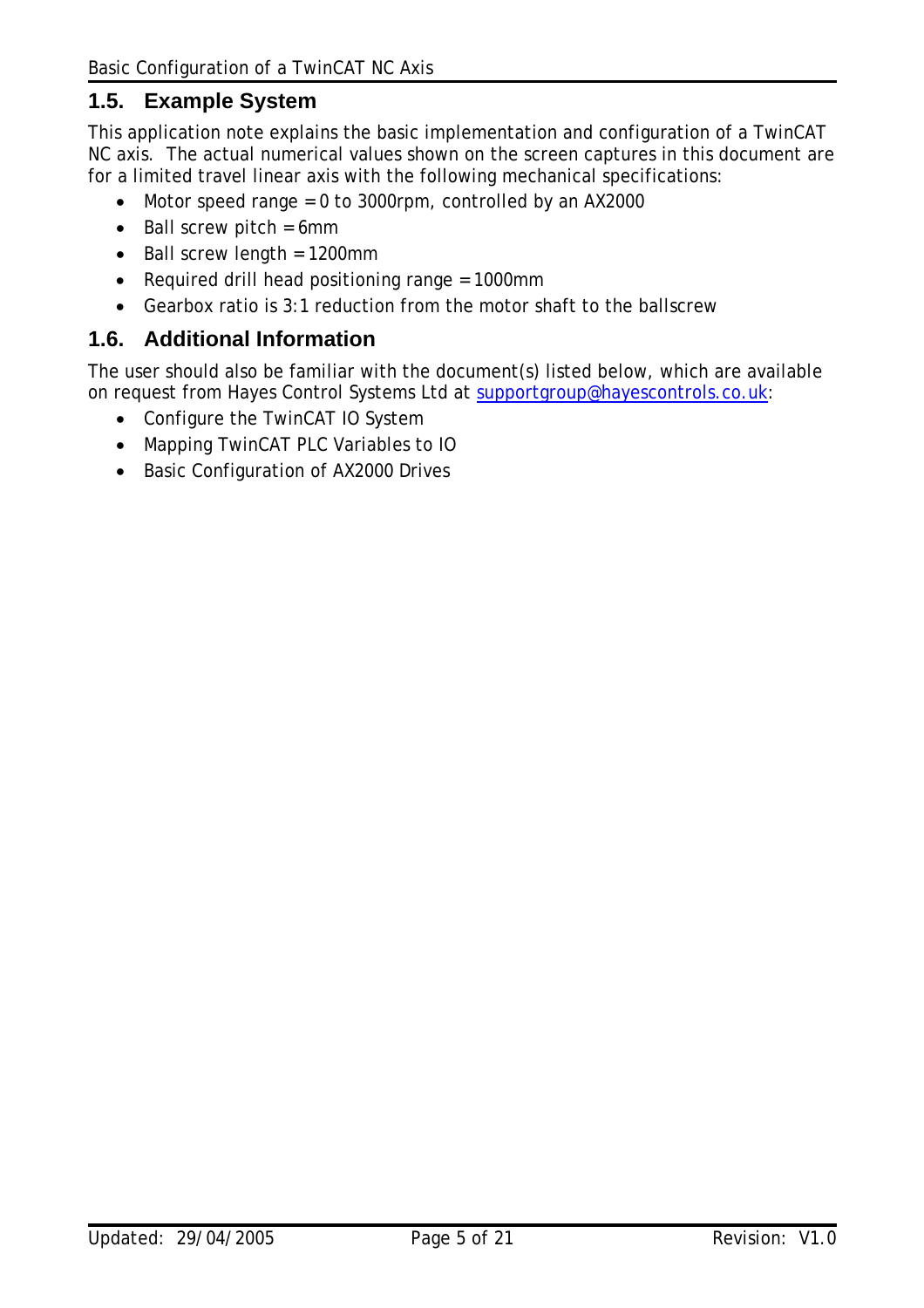## <span id="page-5-1"></span><span id="page-5-0"></span>**2. Hardware Configuration**

The AX2000 must be pre-configured and tuned for the mechanical load. Full details for configuring and tuning the AX2000 are available in "Basic Configuration of the AX2000".

#### **2.1. Position Control**

In Position Control mode, TwinCAT NC generates a new position reference for the AX2000 on each cycle, and transmits it to the AX2000 via the fieldbus system. The position loop is closed locally in the AX2000, and the current motor position is sent back to TwinCAT NC via the fieldbus for display purposes only. This produces the best dynamic performance as the position loop is not affected by the update rate of the fieldbus system. SERCOS and CANopen both support position control mode.

To select Position Control mode for the AX2000:

- 1. Select the AX2000 on the fieldbus network
- 2. Select the AX2xxx-B510 tab
- 3. Select "Position Control

| ptp1axis.tsm - TwinCAT System Manager - 'CX_00273C'                                                                                                                                                                                                                           |                                                                                                                                    | 그미지       |
|-------------------------------------------------------------------------------------------------------------------------------------------------------------------------------------------------------------------------------------------------------------------------------|------------------------------------------------------------------------------------------------------------------------------------|-----------|
| File Edit Actions View Options Help                                                                                                                                                                                                                                           |                                                                                                                                    |           |
| 0 <del>6 6 8</del> 6<br>Là.                                                                                                                                                                                                                                                   | ↓ 电尾晶   A   黑   a √ a & Q   Q % ☆ ©   Q                                                                                            | 目Q。<br> 6 |
| 田·92 SYSTEM - Configuration<br><b>B</b> u NC - Configuration<br>田<br>PLC - Configuration<br>F<br>I/O - Configuration<br>Ėŀ<br>白 <b>野</b> I/O Devices<br>白 图 CANopen<br>⊶ Device 3-Image<br><b>E</b> Striputs<br><b>Q</b> Outputs<br>E - Prive 6 (AX2xxx-B510)<br>由 a Mappings | General CAN Node AX2xxx-B510 SDOs ADS  <br>Operation Mode:<br>C Position Control<br>C Velocity Control<br><b>SAVE</b><br>COLDSTART | Diag      |
| Ready                                                                                                                                                                                                                                                                         | CX_00273C (5.0.39.60.1.1)                                                                                                          | Running   |

#### **2.2. Velocity Control**

In Velocity Control mode, TwinCAT NC generates both position and velocity references on each cycle, and transmits the velocity reference to the AX2000 via the fieldbus system. The current motor position is sent back to TwinCAT NC via the fieldbus, and this value is used to close the position loop within in TwinCAT NC. SERCOS, CANopen, Lightbus and Real-Time Ethernet all support velocity control mode.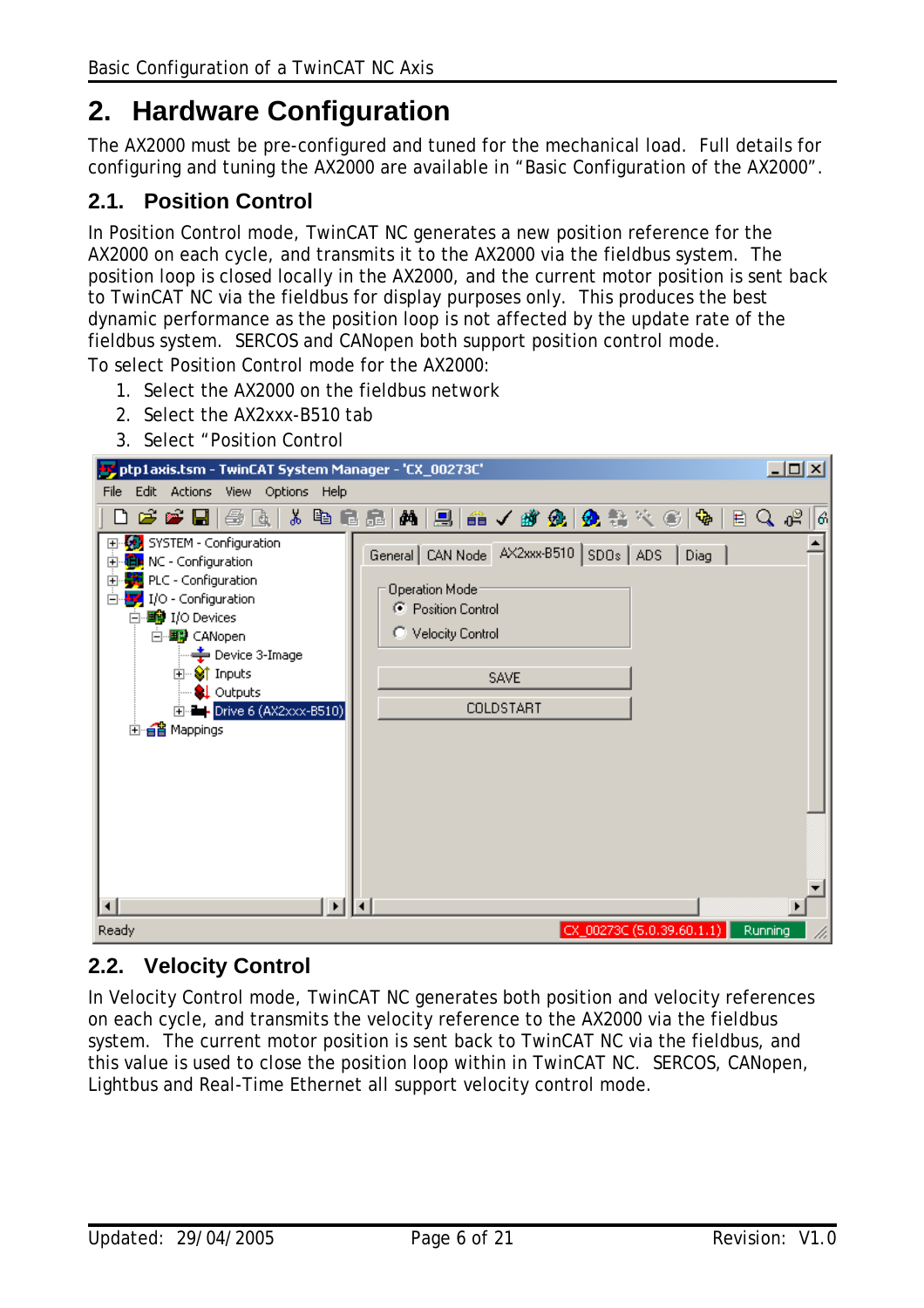## <span id="page-6-0"></span>**3. TwinCAT NC**

### **3.1. Add NC Task**

To add a TwinCAT NC task to the system configuration:

- 1. Right click on "NC-Configuration"
- 2. Select "Append Task…"
- 3. Click OK to accept the default task name

| Untitled - TwinCAT System Manager                                     |                                     | $-12X$      |
|-----------------------------------------------------------------------|-------------------------------------|-------------|
| Edit Actions View Options Help<br>File                                |                                     |             |
| D 2 2 H 3 & X                                                         | 电尾晶 内周 品 ノダ免 免疫をのや 日 Q ポ            | 16          |
| El-EL, SYSTEM - Configuration<br>白 <mark>追p</mark> NC - Configuration | General   Online                    |             |
| 白吧 NC-Task 1 SAF<br>- <mark>□</mark> NC-Task 1 SVB                    | W <sub>Name</sub><br> Axes          | Id:         |
| ·用 Tables                                                             | NC Axis List<br>Type:               |             |
| <b>Latter Axes</b>                                                    | Comment:                            |             |
| PLC - Configuration<br>Cam - Configuration                            |                                     |             |
| I/O - Configuration<br>Ė.                                             |                                     |             |
| <b>■ I/O Devices</b>                                                  |                                     |             |
| · a P Mappings                                                        | $\Box$ Disabled                     |             |
|                                                                       |                                     | Create symb |
|                                                                       |                                     |             |
| Ready                                                                 | Local (192.168.3.3.1.1) Config Mode |             |

- 4. Select the NC task ("NC-Task 1 SAF")
- 5. Select the Task tab
- 6. Set the number of cycle ticks to 2 to give 2.000ms cycle time

| Untitled - TwinCAT System Manager - 'CX_00273C'                                                                                                                                                                                                                                                           |                                                                                                                                                                                                                                                                                                            | $  \Box$ $\times$ |
|-----------------------------------------------------------------------------------------------------------------------------------------------------------------------------------------------------------------------------------------------------------------------------------------------------------|------------------------------------------------------------------------------------------------------------------------------------------------------------------------------------------------------------------------------------------------------------------------------------------------------------|-------------------|
| Edit Actions View Options Help<br>File                                                                                                                                                                                                                                                                    |                                                                                                                                                                                                                                                                                                            |                   |
| 66 LI 5 RI                                                                                                                                                                                                                                                                                                |                                                                                                                                                                                                                                                                                                            | o≌                |
| SYSTEM - Configuration<br>白 t <mark>自x</mark> NC - Configuration<br>白 <mark>白</mark> NC-Task 1 SAF<br>…… <mark>『E</mark> 』NC-Task 1 SVB<br>— <del>‡</del> NC-Task 1-Image<br>   Tables<br>└─랄→ Axes<br>PLC - Configuration<br>I/O - Configuration<br>Ė4<br>··· ■ I/O Devices<br>a <mark>省</mark> Mappings | Task<br>Retain   Online<br>NC-Task 1 SAF<br>501<br>Name:<br>Port:<br>- IV Auto-Start -<br>Options:<br>$\nabla$ 1/0 at task begin<br>Priority:<br> 4<br>2.000<br>Disable<br>12<br>┓<br>Cycle ticks:<br>ms<br>$\Box$ Warning by exceeding<br>Create symbols<br>$\Box$ Message box<br>Extern Sync<br>Comment: |                   |
| Ready                                                                                                                                                                                                                                                                                                     | CX_00273C (5.0.39.60.1.1) Config Mode                                                                                                                                                                                                                                                                      |                   |

Updated: 29/04/2005 Page 7 of 21 Revision: V1.0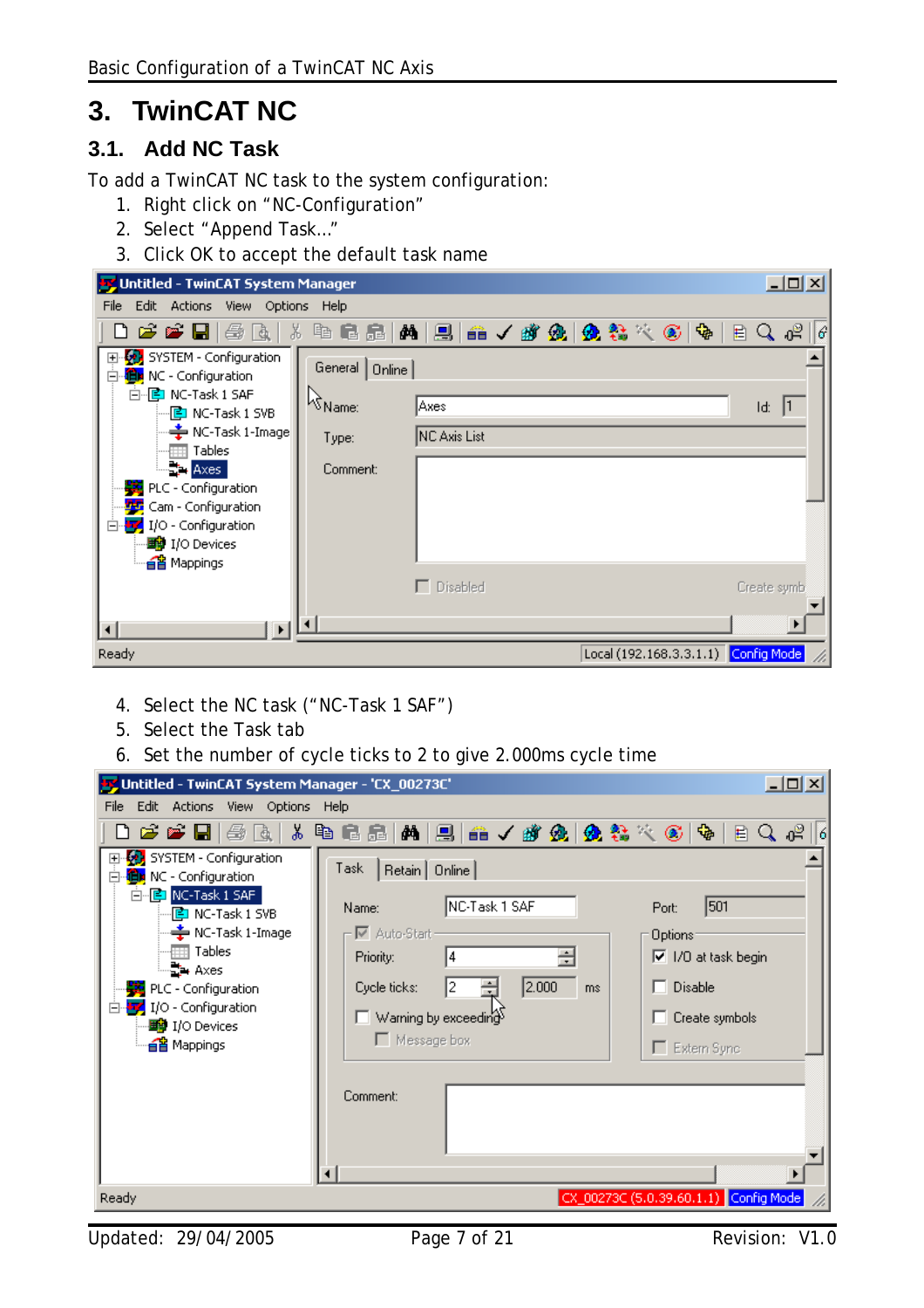## <span id="page-7-0"></span>**3.2. Add NC Axis**

To add an axis to TwinCAT NC:

- 1. Right click on "Axes"
- 2. Select "Append Axis…"
- 3. Select "Continuous Axis (incl. SERCOS)"
- 4. Set axis name to "Axis 1"
- 5. Click OK

| <b>Insert NC Axis</b> |                                |           |   | $\vert x \vert$ |
|-----------------------|--------------------------------|-----------|---|-----------------|
| Name:                 | Axis 1                         | Multiple: | 골 | 0K              |
| Type:                 | Continuous Axis (incl. SERCOS) |           |   | Cancel          |
| Comment:              |                                |           |   |                 |
|                       |                                |           |   |                 |
|                       |                                |           |   |                 |
|                       |                                |           |   |                 |

"Axis 1" will be added to the list of axes available in TwinCAT NC.

| <b>By</b> Untitled - TwinCAT System Manager                                       |                                                                                        | 그미지         |
|-----------------------------------------------------------------------------------|----------------------------------------------------------------------------------------|-------------|
| Edit Actions View Options<br><b>File</b>                                          | – Help                                                                                 |             |
|                                                                                   |                                                                                        | 目Q。         |
| SYSTEM - Configuration<br><b>TEM</b> NC - Configuration<br>Ē۰<br>白吧 NC-Task 1 SAF | General   Settings   Global   Dynamics   Online   Functions   Coupling   Compensation' |             |
| … <mark>■</mark> NC-Task 1 SVB                                                    | Axis 1<br>Name:                                                                        | Id:         |
| (## Tables                                                                        | Continuous Axis (incl. SERCOS)<br>Type:                                                |             |
| $E =$ Axis 1                                                                      | Comment:                                                                               |             |
| PLC - Configuration<br><b>Pro</b> Cam - Configuration                             |                                                                                        |             |
| $\Box$ $\Box$ I/O - Configuration<br><b>■ I/O Devices</b>                         |                                                                                        |             |
| · a P Mappings                                                                    | Disabled                                                                               | Create symb |
|                                                                                   |                                                                                        |             |
| Ready                                                                             | Local (192.168.3.3.1.1) Config Mode                                                    |             |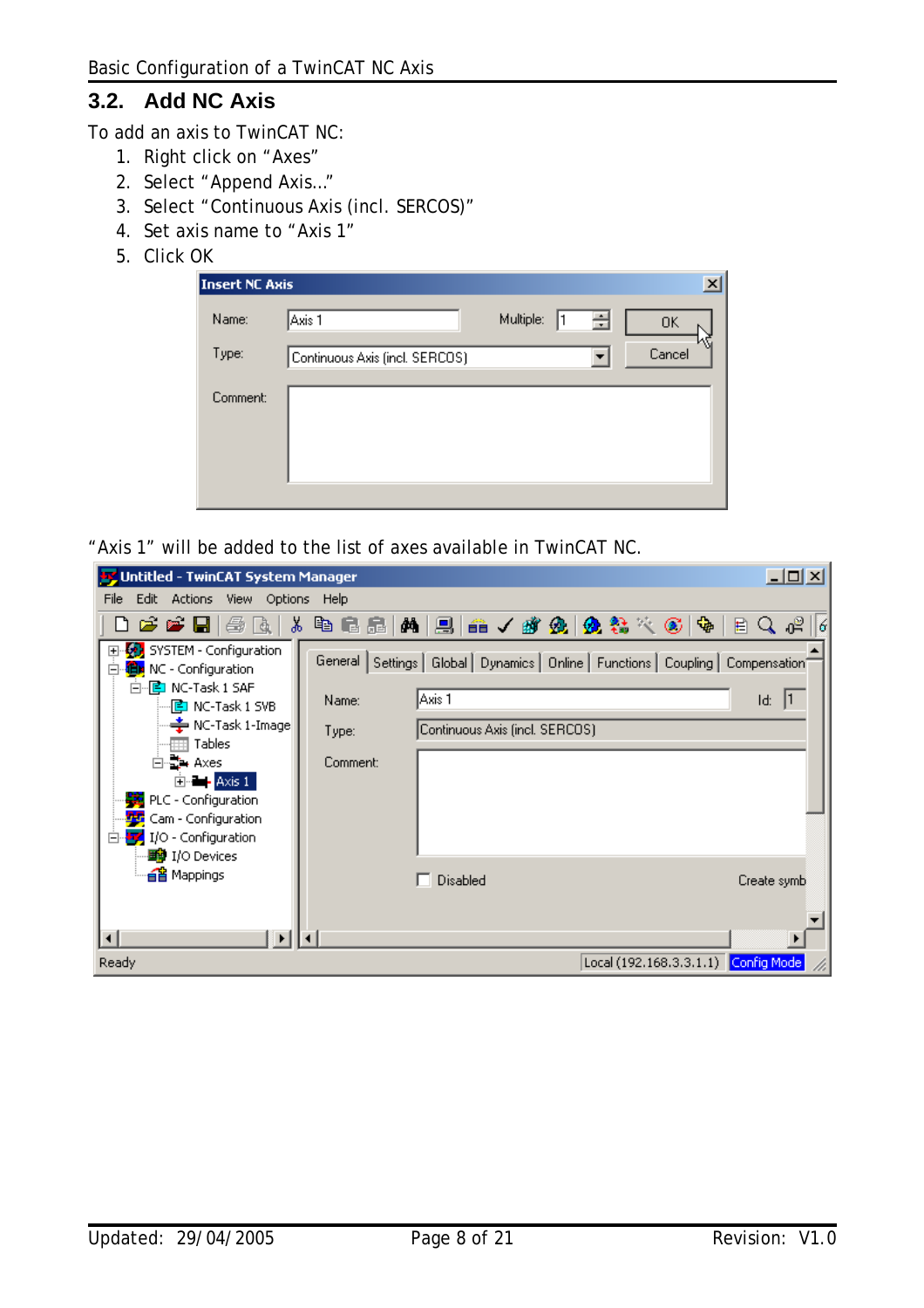#### <span id="page-8-0"></span>**3.3. Axis Units**

The unit of measurement for the axis will depend on the type of axis being controlled. A linear axis will generally use mm or m, while a rotary axis will use °.

The position and velocity will usually be displayed in mm and mm/s respectively for a linear axis, but these can be changed to µm and/or mm/min. For a rotary axis, position and velocity are displayed in ° and °/sec, but these can be changed to m°/sec and °/min. Select "Modulo" to display the modulo position of the axis.

To select the units for the axis:

- 1. Select the "Settings" tab
- 2. Select the required unit in the "Unit:" drop-down list box
- 3. If required, select the alternative display units for Position and Velocity
- 4. If required, select "Modulo" to display the modulo position only

|                                                                                                             | ptp2axis.tsm - TwinCAT System Manager - 'CX_00273C'                                                                                      | <u>니미지</u> |
|-------------------------------------------------------------------------------------------------------------|------------------------------------------------------------------------------------------------------------------------------------------|------------|
| Edit Actions View Options Help<br>File                                                                      |                                                                                                                                          |            |
| d 2 2 H 5 Q                                                                                                 | 电扁晶 两 黒 品 ノ 故 免 免 者 之 む や 目 Q だ<br>do.                                                                                                   | 160        |
| 田 <mark>委</mark> : SYSTEM - Configuration<br><b>The NC - Configuration</b><br>F<br>白 <b>P</b> NC-Task 1 SAF | Settings  <br>Global   Dynamics   Online   Functions   Coupling   Compensation  <br>General<br>AX2xxx-B510 Drive (CANopen)<br>Axis Type: |            |
| ····· <mark>国</mark> 】 NC-Task 1 SVB<br>— <del>≛</del> NC-Task 1-Imag<br>□ b Axes                           | Drive 6<br>Link To                                                                                                                       |            |
| $\Box$ - Axis 1<br>$E - A \times S$ 2<br>PLC - Configuration<br>田<br>I/O - Configuration<br>Ėŀ              | Display (Only)<br>Unit:<br>mm<br>Position:<br>Modulo<br>$\Box$ $\mu$ m<br>mm<br>₩<br>m<br>$\Box$ mm/min<br>Velocity:                     |            |
| 由 图 I/O Devices<br>由·ei Mappings                                                                            | Grad<br><b>Result</b><br>Velocity:<br>Acceleration:<br>Jerk:<br>Position:                                                                |            |
|                                                                                                             | mm/s<br>mm/s2<br>lmm/s3<br>lmm.                                                                                                          |            |
| Ready                                                                                                       | CX_00273C (5.0.39.60.1.1) Config Mode                                                                                                    |            |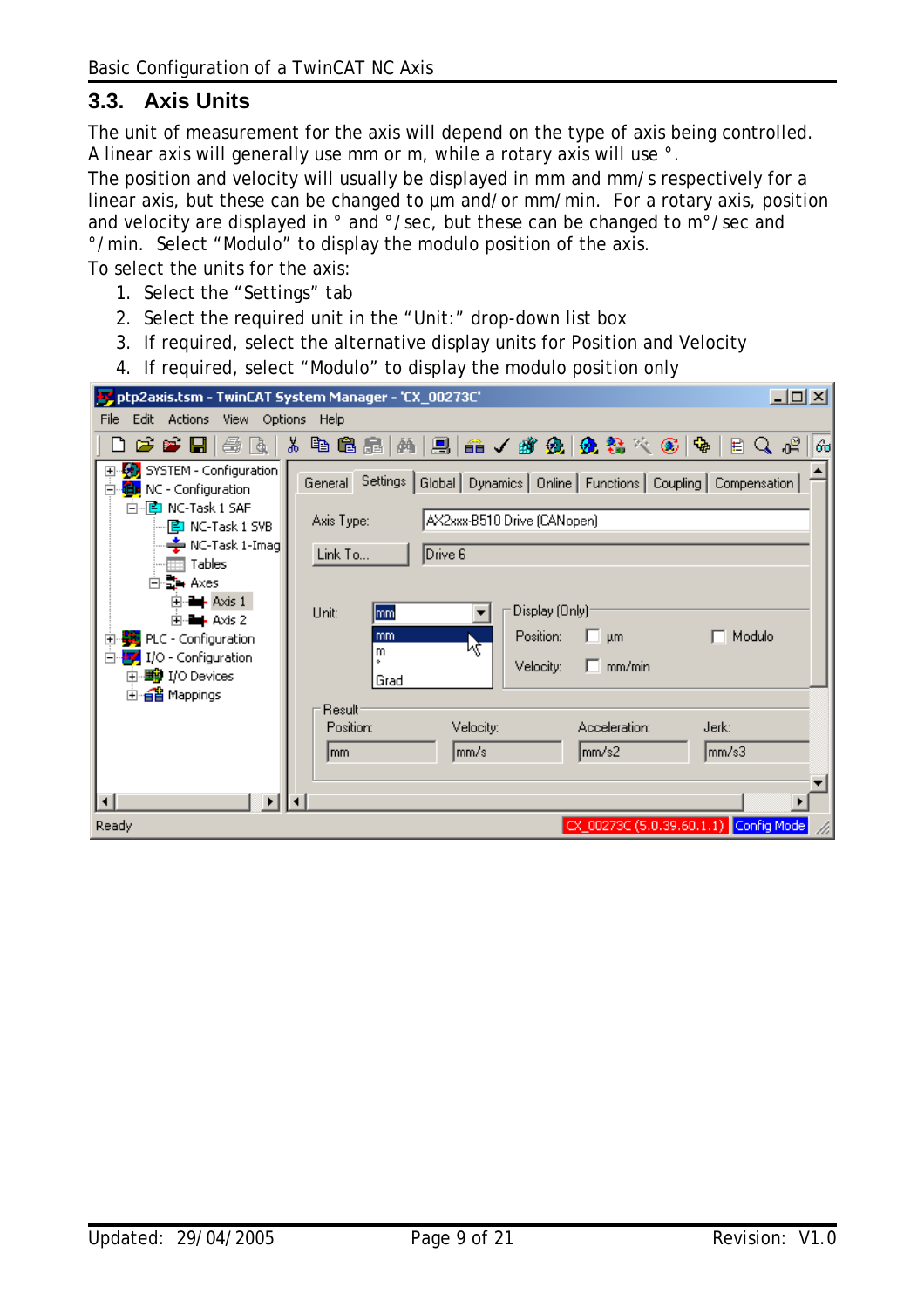#### <span id="page-9-0"></span>**3.4. Axis Scaling Factor**

The Scaling Factor specifies the distance the axis load will move for 1 increment change of the motor shaft position. This takes into account factors such as gearing, ball-screw pitch or drive roll diameter/circumference, etc, and allows TwinCAT to display the axis position in real units, e.g. mm or °. The number of increments per motor shaft revolution depends on the fieldbus system being used with the AX2000.

| <b>Fieldbus</b>    | Increments per motor shaft rev |
|--------------------|--------------------------------|
| <b>SERCOS</b>      | 100,000                        |
| CANopen            | 1048576 $(2^{20})$             |
| Lightbus           | 65536 $(2^{16})$               |
| Real-Time Ethernet | 65536 $(2^{16})$               |

 $Scaling Factor = \frac{Distance}{100}$ 

Increments \* GearRatio

where:

Distance travel of the load (mm or  $\degree$ ) for 1 turn of the final drive mechanism Increments number increments for 1 revolution of the motor shaft

GearRatio total **reduction** gearing between the motor and final drive mechanism *NOTE: to ensure maximum accuracy, Windows Calculator can be used to do the calculation, and the result cut and paste into Scaling Factor.* 

To set the Axis Scaling Factor:

- 1. Expand "Axis 1"
- 2. Select "Axis 1\_Enc"
- 3. Select the "Global" tab
- 4. Enter the value required on "Scaling Factor"
- 5. Press ENTER

| 그미지<br>ptp1axis.tsm - TwinCAT System Manager - 'CX_00273C'                        |                                                                         |                                       |   |  |
|-----------------------------------------------------------------------------------|-------------------------------------------------------------------------|---------------------------------------|---|--|
| Edit Actions View Options Help<br>File                                            |                                                                         |                                       |   |  |
| 0 <del>e e l</del> 8 q X                                                          | 电尾扇 两 黑 击 / 感 免 免 集 4 6   4   2 0 ポ   6                                 |                                       | ° |  |
| 田 5YSTEM - Configuration<br>白 time NC - Configuration<br>白 <b>E</b> NC-Task 1 SAF | General NC-Encoder Global   Incremental   Online                        |                                       |   |  |
| ┈CD NC-Task 1 SVB                                                                 | ENCODER-Mode<br>Invert Encoder Counting Direction                       | E 'POSVELO'<br><b>B</b> FALSE         |   |  |
| — <del>≛</del> NC-Task 1-Image                                                    | Scaling Factor                                                          | 0.0000019073486 mm/INC                |   |  |
| <b>图 Tables</b>                                                                   | Position Bias                                                           | 0.0<br>mm.<br>360.0                   |   |  |
| 白·草 Axes                                                                          | Modulo Factor (e.g. 360.0°)<br>- Tolerance Window for Modulo Start      | mm.<br>0.0<br>mm                      |   |  |
| $\Box$ - Axis 1                                                                   | <b>ENABLE: Min Soft Position Limit</b>                                  | <b>FALSE</b>                          |   |  |
| $\overline{+}$ $\overline{+}$ Axis 1 Enc                                          | - Software Position Limit Min                                           | 0.0<br>mm                             |   |  |
| 由- ➡ <mark>↓</mark> Axis 1_Drive                                                  | <b>ENABLE: Max Soft Position Limit</b>                                  | <b>FALSE</b>                          |   |  |
| — <mark>i≙v</mark> Axis 1_Ctrl                                                    | - Software Position Limit Max<br>Filter Time for Actual Position (P-T1) | 0.0<br>mm<br>0.0                      |   |  |
| ⊞- <sup>©</sup> ¶ Inputs                                                          | Filter Time for Actual Velocity (P-T1)                                  | s<br>0.01<br>s                        |   |  |
| 由… <b>SL</b> Outputs                                                              | Filter Time for Actual Acceleration (P-T1)                              | 0.1<br>Ś                              |   |  |
| · Biggeration<br>田                                                                | Encoder Mask (Maximal Value)                                            | D OxFFFFFFFF<br>$\mathbb T$           |   |  |
| I/O - Configuration<br>Ĥ.                                                         | <b>ENABLE: Actual Position Correction</b>                               | <b>B</b> FALSE                        |   |  |
| 由 ■ I/O Devices                                                                   | Filter Time Actual Position Correction (P-T1)                           | F 0.0<br>s                            |   |  |
| <b>E</b> e Mappings                                                               |                                                                         |                                       |   |  |
|                                                                                   |                                                                         |                                       |   |  |
|                                                                                   |                                                                         |                                       |   |  |
| Ready                                                                             |                                                                         | CX_00273C (5.0.39.60.1.1) Config Mode |   |  |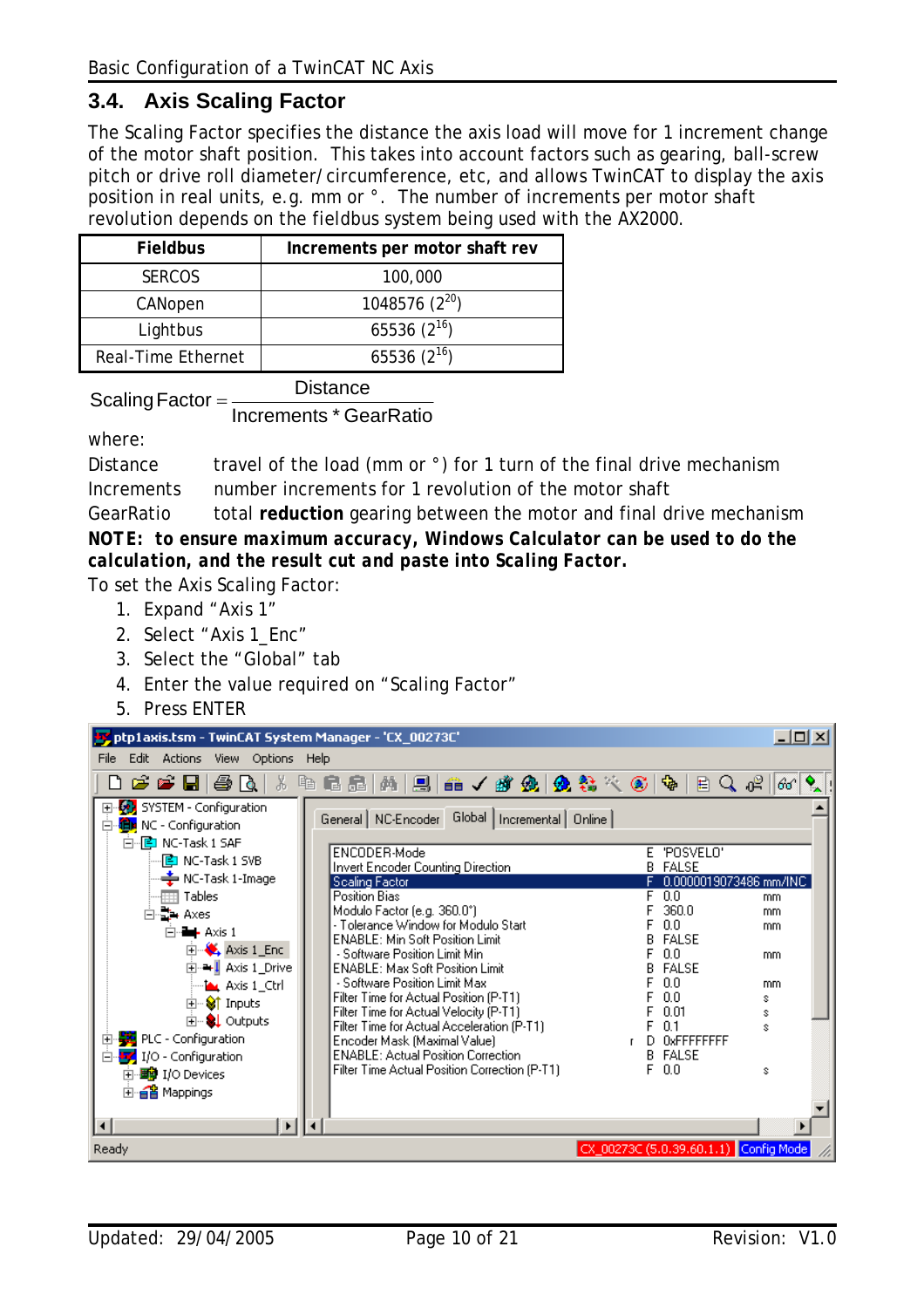### <span id="page-10-0"></span>**3.5. Axis Velocity Parameters**

The maximum velocity must be specified for the axis in the relevant units. (mm or °) This is determined by the mechanical limitations of the axis or the actual maximum speed of the motor, whichever is gives the lower axis speed.

| Parameter              | Description                                                                                           |
|------------------------|-------------------------------------------------------------------------------------------------------|
| Maximum Velocity       | Maximum velocity allowed for a move on the axis                                                       |
| Manual Velocity (Fast) | Specify the fast and slow speeds for the axis under manual control.                                   |
| Manual Velocity (Slow) | Manual mode allows axis operation to be checked BEFORE the PLC<br>program is used to control the axis |

To change the velocity settings for the axis:

- 1. Select "Axis 1"
- 2. Select the "Global" tab
- 3. Set "Maximum Velocity", "Manual Velocity (Fast)" and "Manual Velocity (Slow) to the required values
- 4. Press ENTER to ensure each any modified values are accepted

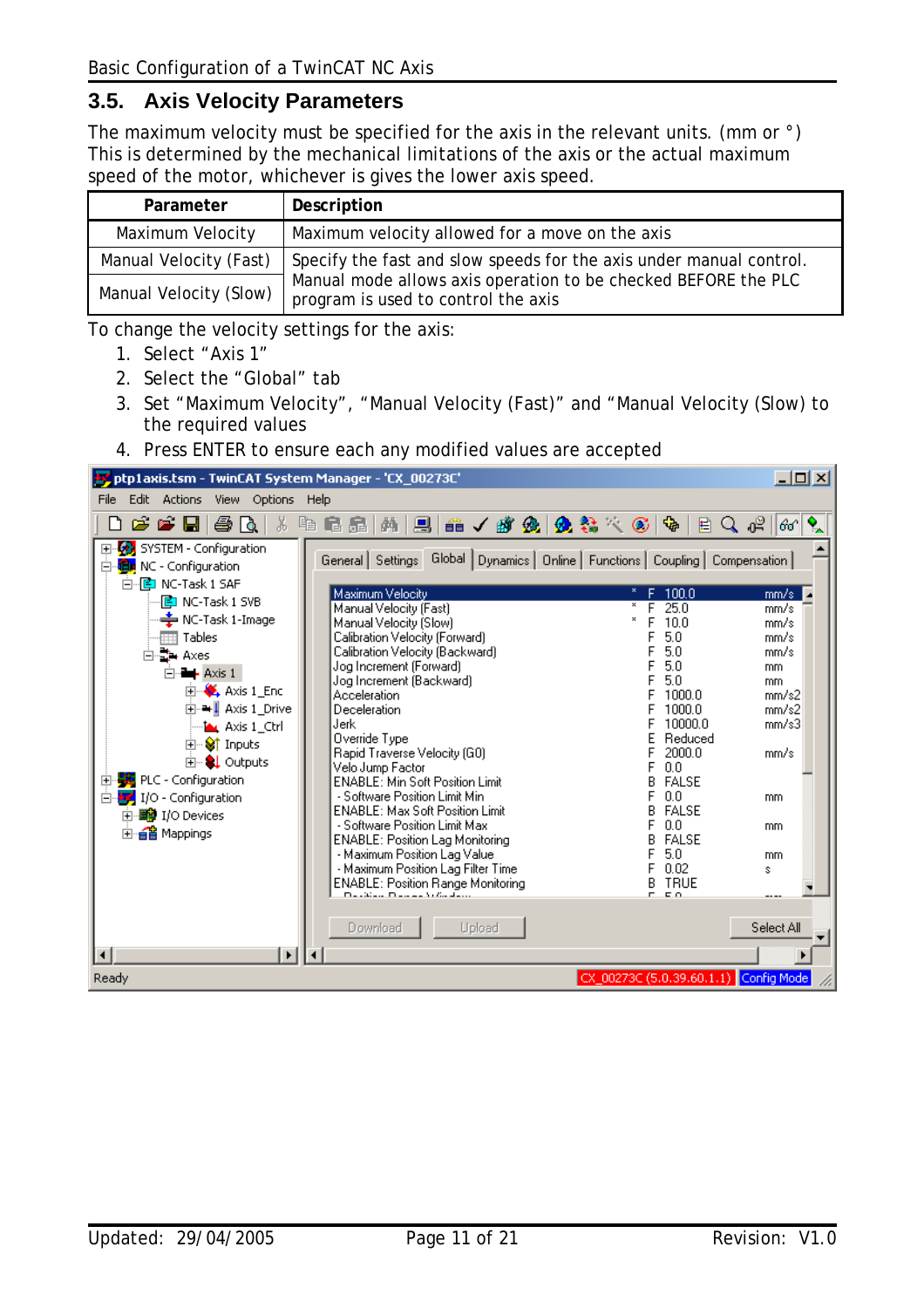The Reference Velocity is the full scale speed for the axis, and is used is systems where the drive is controlled using a -10V to +10V analogue speed reference. When a fieldbus system is used, Reference Velocity must simply be set to a value greater than Maximum Velocity.

To set the Reference Velocity:

- 5. Select "Axis 1\_Drive"
- 6. Select the "Analog" tab
- 7. Set "Reference Velocity" to a value greater than "Maximum Velocity"
- 8. Press ENTER to ensure that the modified value is accepted

| ptp1axis.tsm - TwinCAT System Manager - 'CX_00273C'                                                                                                    |                                                                                                                                                           | $\Box$ u $\times$                           |
|--------------------------------------------------------------------------------------------------------------------------------------------------------|-----------------------------------------------------------------------------------------------------------------------------------------------------------|---------------------------------------------|
| Edit Actions View Options Help<br>File                                                                                                                 |                                                                                                                                                           |                                             |
| $\bullet\bullet\blacksquare\bullet\boxtimes\blacksquare$                                                                                               | 电尾晶 南国 品/歌魚 免疫への 中日Q 41                                                                                                                                   | $\mathbf{Q}_{\mathbf{A}}$<br>$ 60^{\circ} $ |
| 田 5YSTEM - Configuration<br>白 tak NC - Configuration<br>白 · <b>P</b> NC-Task 1 SAF                                                                     | General   NC-Drive   Global   Analog                                                                                                                      |                                             |
| ·PI NC-Task 1 SVB<br>→ NC-Task 1-Image<br>Tables<br>⊟ D-Axes<br>$\Box$ - Axis 1<br>$\Box$ $\bullet$ Axis 1 Enc                                         | Reference Velocity<br>F 120.0<br>- at Output Ratio [0.0  1.0]<br>F 1.0<br>0.0<br>Drift Compensation (DAC-Offset)<br>F<br>$F$ 1.0<br>Output Scaling Factor | mm/s<br>mm/s                                |
| ⊞ <sup>.</sup> → L Axis 1_Drive<br>Axis 1_Ctrl<br>⊞ <sup>9</sup> Inputs<br><b>E</b> & Outputs<br>PLC - Configuration<br>F<br>I/O - Configuration<br>Ė4 |                                                                                                                                                           |                                             |
| 由 图 I/O Devices<br>由·e Mappings                                                                                                                        |                                                                                                                                                           |                                             |
| ▸│                                                                                                                                                     | Download<br>Upload<br>◥                                                                                                                                   | Select All                                  |
| Ready                                                                                                                                                  | CX_00273C (5.0.39.60.1.1) Config Mode                                                                                                                     |                                             |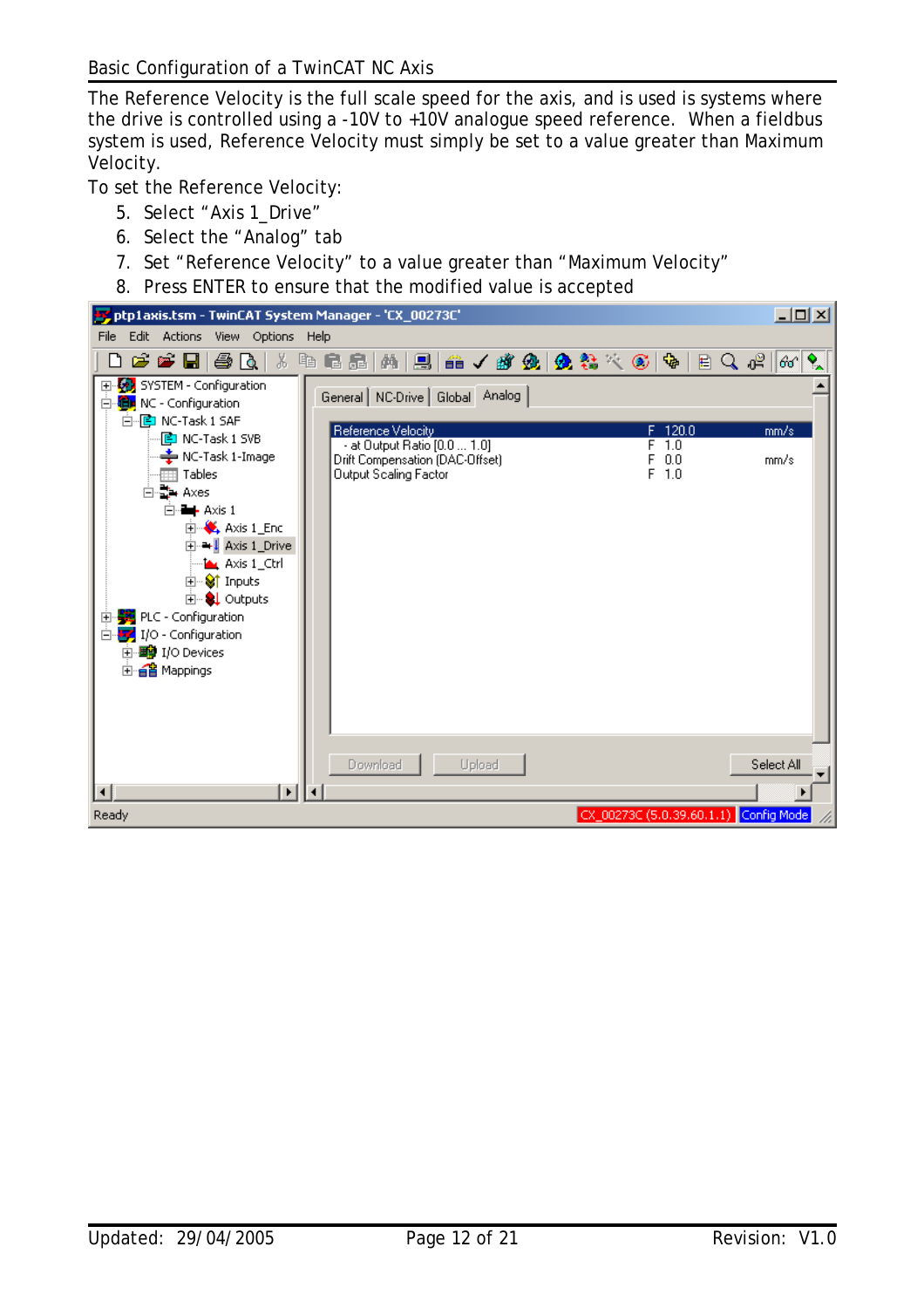## <span id="page-12-0"></span>**3.6. Acceleration, Deceleration and Jerk**

Acceleration, deceleration and jerk can be specified for the axis directly (if the values in  $mm/s<sup>2</sup>$ ) are known, or TwinCAT NC can calculate the acceleration settings based on specified profile timings.

If "Indirect by Acceleration Time" is selected, the acceleration rate is specified as the time taken (Acceleration Time) to go from 0 to Maximum Velocity. Jerk is controlled by the slider bar, with a smoother response giving a lower jerk value, but with a higher peak rate of acceleration. Alternatively, if the acceleration, deceleration and jerk values for the axis are known, they can be entered directly.

To set the acceleration and deceleration settings for the axis:

- 1. Select "Axis 1"
- 2. Select the "Dynamics" tab
- 3. Select "Indirect by Acceleration Time" or "Direct"
- 4. Enter the required values

| ptp1axis.tsm - TwinCAT System Manager - 'CX_00273C'                                                                                                                                                                                                                                                                                                                                                                                         |                                                                                                                                                                                                                                                                                                                                                                                                                                                    |                                                                                          | 그미지                                                            |
|---------------------------------------------------------------------------------------------------------------------------------------------------------------------------------------------------------------------------------------------------------------------------------------------------------------------------------------------------------------------------------------------------------------------------------------------|----------------------------------------------------------------------------------------------------------------------------------------------------------------------------------------------------------------------------------------------------------------------------------------------------------------------------------------------------------------------------------------------------------------------------------------------------|------------------------------------------------------------------------------------------|----------------------------------------------------------------|
| Edit Actions View Options Help<br>File                                                                                                                                                                                                                                                                                                                                                                                                      |                                                                                                                                                                                                                                                                                                                                                                                                                                                    |                                                                                          |                                                                |
| ۱۹                                                                                                                                                                                                                                                                                                                                                                                                                                          | <del>ゴゴ日   当山   *中に出   内   日   白 / が 久   久 社 べ ①   中   日 Q ポ   40   久 0*</del>                                                                                                                                                                                                                                                                                                                                                                     |                                                                                          |                                                                |
| El <sup></sup> SYSTEM - Configuration<br>白 the NC - Configuration<br>白吧 NC-Task 1 SAF<br>- © NC-Task 1 SVB<br>└ NC-Task 1-Image<br>⊞ Tables<br>白雪, Axes<br>$\Box$ - Axis 1<br>$\Box$ Axis 1 Enc<br>由 → Laxis 1_Drive<br><b>Axis 1</b> Ctrl<br><b>E</b> Strnputs<br><b>⊞</b> · <b>&amp; L</b> Outputs<br>由 20 PLC - Configuration<br>白 <mark>梦</mark> I/O - Configuration<br>由 99 I/O Devices<br>由·e Mappings<br>ь<br>$\left  \cdot \right $ | General   Settings   Global Dynamics   Online   Functions   Coupling   Compensation  <br><b>C</b> Indirect by Acceleration Time<br>Maximum Velocity (V max ):<br>Acceleration Time:<br>Deceleration Time: $\overline{\triangledown}$ as above<br>Acceleration Characteristic:<br>Deceleration Characteristic:<br>$a(t)$ :<br>$\mathsf{v}(t):=\Box f$<br>C Direct<br>Acceleration:<br>$\overline{\triangledown}$ as above<br>Deceleration:<br>Jerk: | 100<br>$\overline{0.2}$<br>$\overline{0.2}$<br>smooth<br>750<br>750<br>11250<br>Download | mm/s<br>s.<br>s.<br>stiff<br>mm/s2<br>mm/s2<br>mm/s3<br>Upload |
| Ready                                                                                                                                                                                                                                                                                                                                                                                                                                       |                                                                                                                                                                                                                                                                                                                                                                                                                                                    | CX_00273C (5.0.39.60.1.1) Config Mode                                                    |                                                                |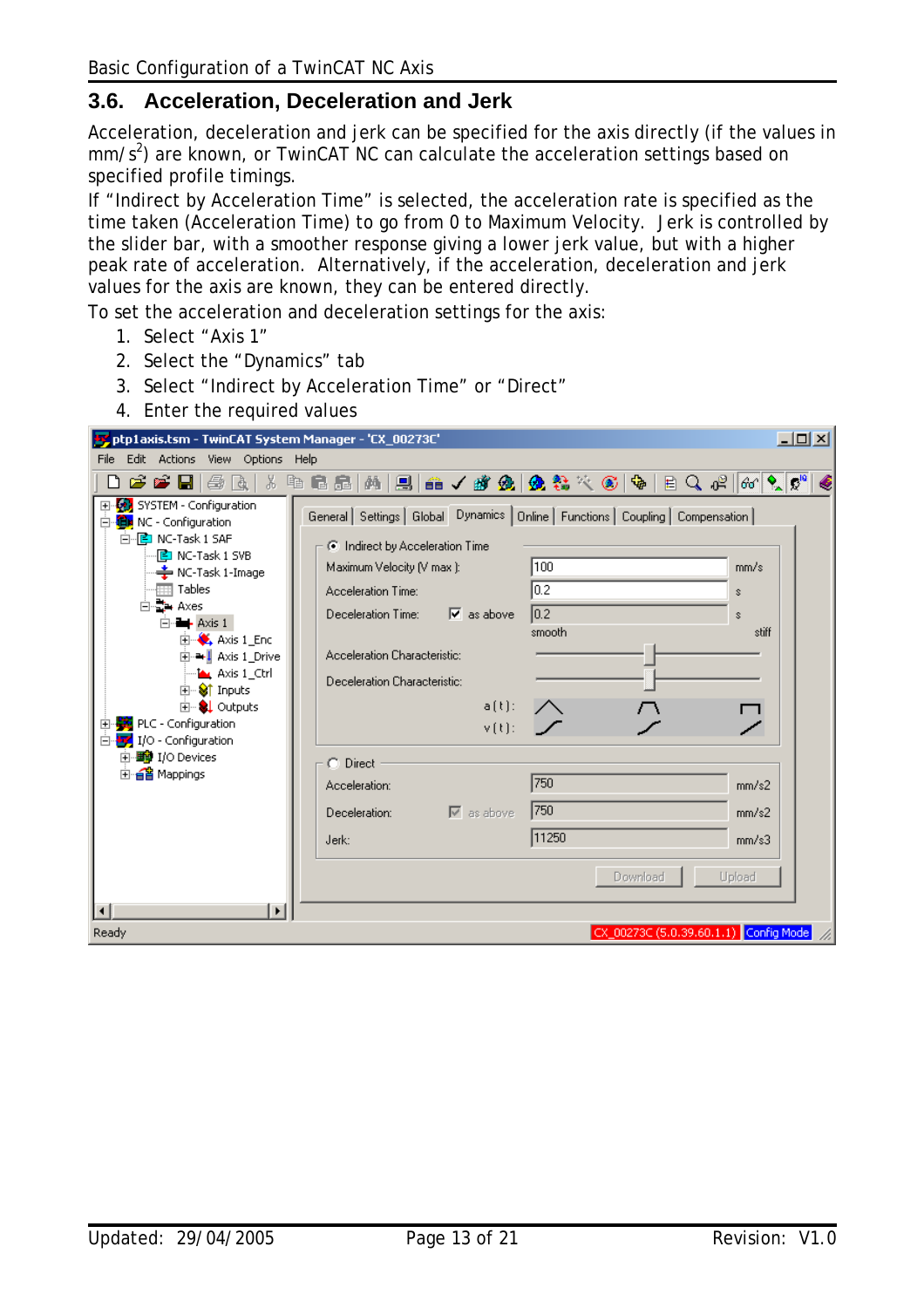#### <span id="page-13-0"></span>**3.7. Axis Position Limits (Optional)**

As a linear axis will typically have a limited range of travel, the TwinCAT NC axis can be given software position limits to prevent any move that may cause mechanical damage to the system. If a move is requested that will take the axis outside of these position limits, it will be rejected.

*NOTE: hardware limit switches should also be fitted to the axis drive to inhibit further motion in the current direction when the limit switch is hit. This provides an external hardware backup to prevent axis over-travel in case the TwinCAT NC axis position over-written with an incorrect value, or lost for some other reason.* 

To set the position limits for a TwinCAT NC axis:

- 1. Select "Axis 1"
- 2. Select the "Global" tab
- 3. To set a minimum position limit, set "ENABLE: Min Soft Position Limit" to TRUE and enter the required value in "- Software Position Limit Min"
- 4. To set a maximum position limit, set "ENABLE: Max Soft Position Limit" to TRUE and enter the required value in "- Software Position Limit Max"

|                                                                                                                                                                                                                                                                                                                        | ptp1axis.tsm - TwinCAT System Manager - 'CX_00273C'                                                                                                                                                                                                                                                                                                                                                                                                                                                                                                                                                                                                                                                                                          |                                                                                                                                                                                                                                                                                                                      | $\Box$ o $\Box$                                                                                       |
|------------------------------------------------------------------------------------------------------------------------------------------------------------------------------------------------------------------------------------------------------------------------------------------------------------------------|----------------------------------------------------------------------------------------------------------------------------------------------------------------------------------------------------------------------------------------------------------------------------------------------------------------------------------------------------------------------------------------------------------------------------------------------------------------------------------------------------------------------------------------------------------------------------------------------------------------------------------------------------------------------------------------------------------------------------------------------|----------------------------------------------------------------------------------------------------------------------------------------------------------------------------------------------------------------------------------------------------------------------------------------------------------------------|-------------------------------------------------------------------------------------------------------|
| Edit Actions<br>File                                                                                                                                                                                                                                                                                                   | View Options Help                                                                                                                                                                                                                                                                                                                                                                                                                                                                                                                                                                                                                                                                                                                            |                                                                                                                                                                                                                                                                                                                      |                                                                                                       |
| e e H<br>80.                                                                                                                                                                                                                                                                                                           | Y,<br>电自足                                                                                                                                                                                                                                                                                                                                                                                                                                                                                                                                                                                                                                                                                                                                    |                                                                                                                                                                                                                                                                                                                      | ା≣ର ∉<br> 60                                                                                          |
| El <sup></sup> Ey, SYSTEM - Configuratio<br>白 tak NC - Configuration<br>白 <b>P</b> NC-Task 1 SAF<br>图 NC-Task 1 SVE<br>$\triangleq$ NC-Task 1-Ima<br>$\overline{\mathbb{H}}$ Tables<br>⊟ exes<br>E-B-Axis 1<br>PLC - Configuration<br>$\mathbf{F}$<br>I/O - Configuration<br>Ėŀ<br>由 图 I/O Devices<br>由· a la Mappings | General Settings<br>Calibration Velocity (Forward)<br>Calibration Velocity (Backward)<br>Jog Increment (Forward)<br>Jog Increment (Backward)<br>Acceleration<br>Deceleration<br>Jerk<br>Override Type<br>Rapid Traverse Velocity (G0)<br>Velo Jump Factor<br><b>ENABLE: Min Soft Position Limit</b><br>- Software Position Limit Min<br><b>ENABLE: Max Soft Position Limit</b><br>- Software Position Limit Max<br><b>ENABLE: Position Lag Monitoring</b><br>- Maximum Position Lag Value<br>- Maximum Position Lag Filter Time<br><b>ENABLE: Position Range Monitoring</b><br>- Position Range Window<br><b>ENABLE: Target Position Monitoring</b><br>- Target Position Window<br>t 1121. na sklad kradičala – tisa 1<br>Download<br>Upload | Global Dynamics   Online   Functions   Coupling   Compensation  <br>5.0<br>F<br>1.0<br>5.0<br>5.0<br>750.0<br>750.0<br>11249.999999999998<br>Reduced<br>2000.0<br>0.0<br><b>TRUE</b><br>B<br>0.0<br><b>TRUE</b><br>1000.0<br>FALSE<br>В<br>5.0<br>0.02<br><b>TRUE</b><br>5.0<br><b>TRUE</b><br>В<br>2.0<br>F<br>0.02 | mm/s<br>mm/s<br>mm<br>mm.<br>mm/s2<br>mm/s2<br>mm/s<br>mm<br>mm<br>mm<br>s.<br>mm<br>mm<br>Select All |
| $\blacktriangleright$                                                                                                                                                                                                                                                                                                  | $\lvert \cdot \rvert$                                                                                                                                                                                                                                                                                                                                                                                                                                                                                                                                                                                                                                                                                                                        |                                                                                                                                                                                                                                                                                                                      |                                                                                                       |
| Ready                                                                                                                                                                                                                                                                                                                  |                                                                                                                                                                                                                                                                                                                                                                                                                                                                                                                                                                                                                                                                                                                                              | CX_00273C (5.0.39.60.1.1) Config Mode                                                                                                                                                                                                                                                                                |                                                                                                       |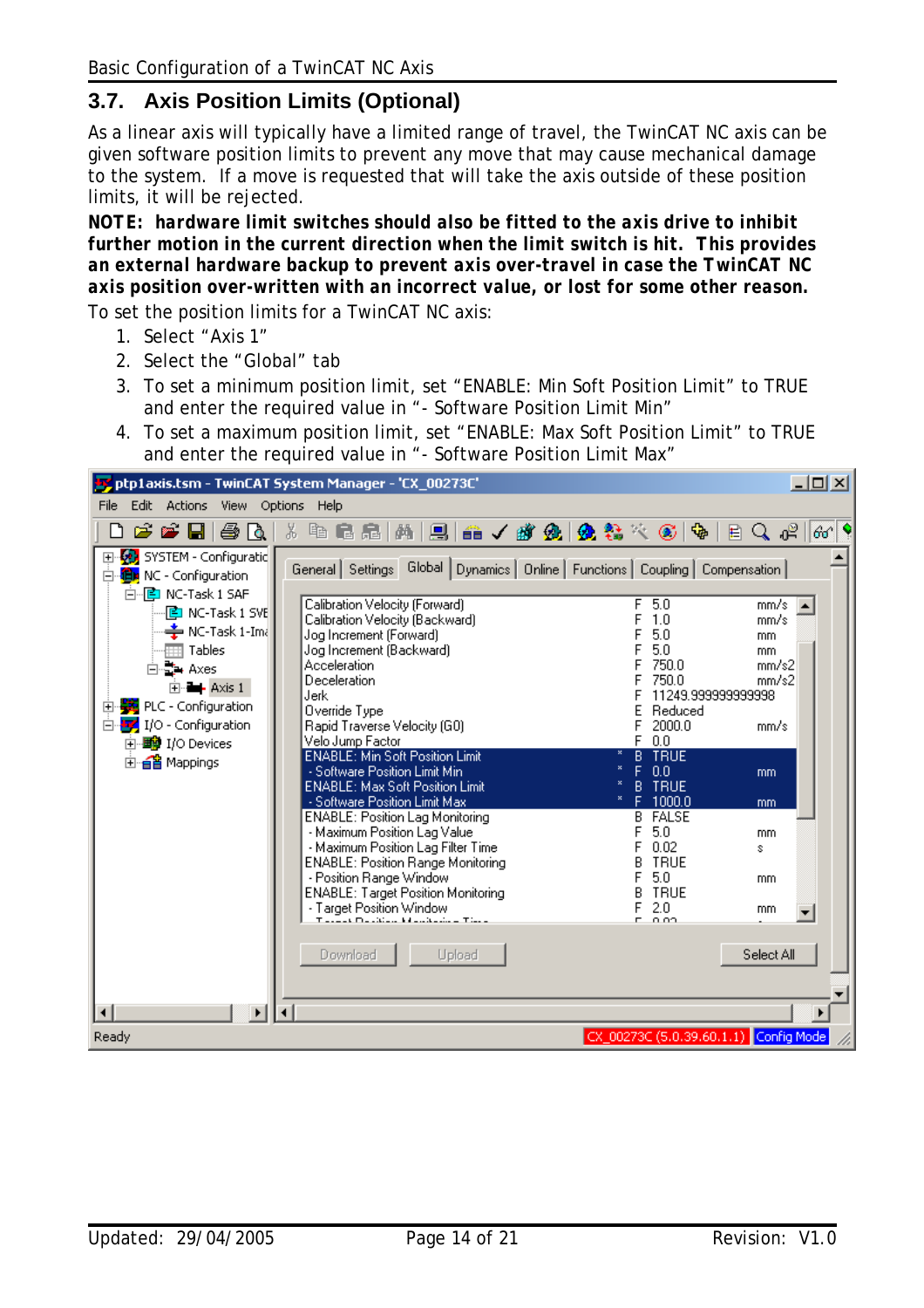### <span id="page-14-0"></span>**3.8. Position Lag Monitoring (Following Error)**

The "Position Lag" or "Following Error" of an axis is the difference between the position reference and the actual axis position at any given moment. A small position error will be seen while an axis is at a constant speed, and it will increase during periods of acceleration and deceleration. A large following error usually indicates that there is problem on the axis.

If Position Lag Monitoring is enabled, TwinCAT NC will trip the axis when the Position Lag exceeds a specified value. A filter is also applied to the Position Lag to prevent spurious trips if the Position Lag Value is exceeded momentarily during period of high acceleration and deceleration.

To enable the Position Lag Monitoring:

- 1. Select "Axis 1"
- 2. Select the "Global" tab
- 3. Set "ENABLE: Position Lag Monitoring" to TRUE
- 4. Set "- Maximum Position Lag Value" to the required value
- 5. Set "- Maximum Position Lag Filter Time" to the required value

|                                                                           | ptp1axis.tsm - TwinCAT System Manager - 'CX_00273C'                                   |                                        | ᅴᄆᄼ |
|---------------------------------------------------------------------------|---------------------------------------------------------------------------------------|----------------------------------------|-----|
| Edit Actions View Options<br><b>File</b>                                  | Help                                                                                  |                                        |     |
| $\bullet$ H<br>68 Q<br>É                                                  | 两层 品人或免费者交叉员<br>X<br>电量品                                                              | $\mathbb{E}[\mathbb{Q},\mathbb{Q}]$    | 60  |
| 田 2 SYSTEM - Configuratio<br>白 tak NC - Configuration<br>白吧 NC-Task 1 SAF | General   Settings   Global   Dynamics   Online   Eunctions   Coupling   Compensation |                                        |     |
| - <mark>□</mark> NC-Task 1 SVE                                            | Calibration Velocity (Forward)<br>Calibration Velocity (Backward)                     | 5.0<br>F<br>mm/s<br>1.0<br>mm/s        |     |
| ♣ NC-Task 1-Ima<br>Tables                                                 | Jog Increment (Forward)                                                               | 5.0<br>mm.<br>5.0                      |     |
| ⊟ D+ Axes                                                                 | Jog Increment (Backward)<br>Acceleration                                              | mm.<br>750.0<br>mm/s2                  |     |
| $\Box$ - Axis 1                                                           | Deceleration<br>Jerk                                                                  | 750.0<br>mm/s2<br>11249.999999999998   |     |
| 白· <mark>美</mark> PLC - Configuration                                     | Override Type                                                                         | Reduced                                |     |
| 白 V I/O - Configuration<br>由 99 I/O Devices                               | Rapid Traverse Velocity (G0)<br>Velo Jump Factor                                      | 2000.0<br>mm/s<br>0.0                  |     |
| 由 a Mappings                                                              | <b>ENABLE: Min Soft Position Limit</b>                                                | <b>TRUE</b><br>В                       |     |
|                                                                           | - Software Position Limit Min<br><b>ENABLE: Max Soft Position Limit</b>               | 0.0<br>mm.<br><b>TRUE</b><br>В         |     |
|                                                                           | - Software Position Limit Max                                                         | 1000.0<br>mm                           |     |
|                                                                           | <b>ENABLE: Position Lag Monitoring</b><br>- Maximum Position Lag Value                | <b>FALSE</b><br>В<br>F<br>$-5.0$<br>mm |     |
|                                                                           | - Maximum Position Lag Filter Time                                                    | 0.02<br>s.                             |     |
|                                                                           | <b>ENABLE: Position Range Monitoring</b>                                              | <b>TRUE</b><br>В<br>5.0                |     |
|                                                                           | - Position Range Window<br><b>ENABLE: Target Position Monitoring</b>                  | mm<br><b>TRUE</b>                      |     |
|                                                                           | - Target Position Window<br>Tarant Daritime Manitaine Time                            | F<br>2.0<br>mm<br>ല വരവ                |     |
|                                                                           | Download<br>Upload                                                                    | Select All                             |     |
| ⊣∣<br>$\blacktriangleright$                                               | $\left  \cdot \right $                                                                |                                        |     |
| CX_00273C (5.0.39.60.1.1) Config Mode<br>Ready                            |                                                                                       |                                        |     |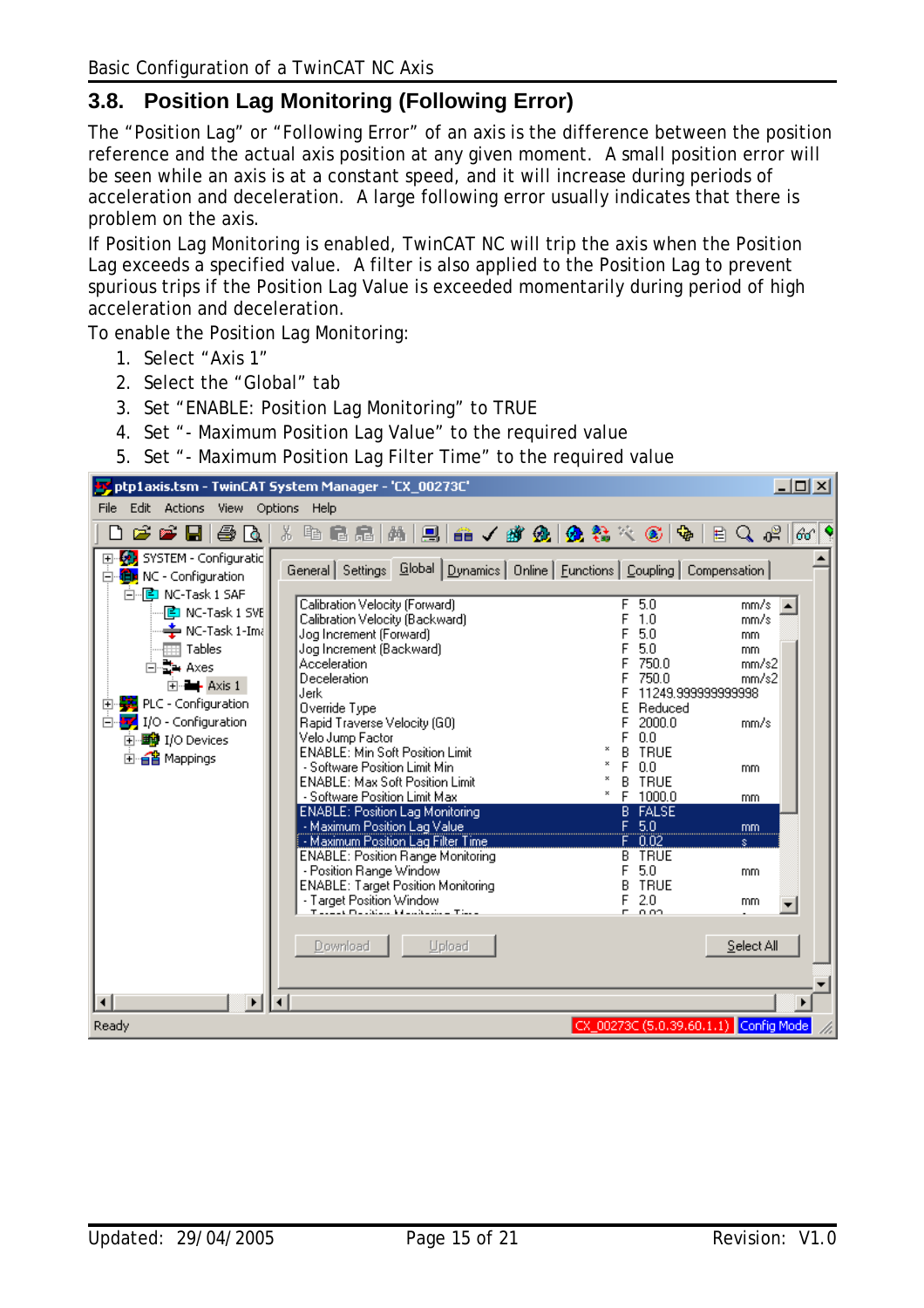#### <span id="page-15-0"></span>**3.9. Axis Homing Parameters**

There are 3 phases to homing a TwinCAT NC axis:

- The axis moves towards the home switch at the velocity specified in "Calibration Velocity (Forward)" until the home switch goes to TRUE. The direction of motion is specified by "Invert Direction for Calibration CAM Search"
- The axis decelerates to a slower velocity specified in "Calibration Velocity (Backwards)" and continues moving until the home switch goes FALSE. The direction of motion is specified by "Invert Direction for Sync Impuls Search"
- The axis is stopped and the axis current position is set to the axis home position specified in "Calibration Value".

To specify the axis homing velocities:

- 1. Select "Axis 1"
- 2. Select the "Global" tab
- 3. Specify the required value for "Calibration Velocity (Forwards)"
- 4. Specify the required value for "Calibration Velocity (Backwards)"

| <u>니미지</u><br>y <mark>s</mark> ptp2axislinear.tsm - TwinCAT System Manager - 'CX_00273C'                            |                                                                                                                                                         |                      |  |
|---------------------------------------------------------------------------------------------------------------------|---------------------------------------------------------------------------------------------------------------------------------------------------------|----------------------|--|
| Edit<br>Actions<br>File<br><b>View</b><br>Options                                                                   | – Help                                                                                                                                                  |                      |  |
| e e u<br>69 Q<br>š.                                                                                                 | 2. 高人群免费者人名中<br>晒<br>區<br>飾<br>晶                                                                                                                        | 目Q唱<br> 6c           |  |
| <b>V</b> SYSTEM - Configuration<br>$\overline{+}$<br><b>The NC - Configuration</b><br>Ė<br>白 <b>E</b> NC-Task 1 SAF | Global Dynamics   Online   Functions   Coupling  <br>General Settings                                                                                   | Compensation         |  |
| 图 NC-Task 1 SVB<br>→ NC-Task 1-Image                                                                                | Maximum Velocity<br>100.0<br>F<br>25.0<br>Manual Velocity (Fast)<br>Manual Velocity (Slow)<br>10.0<br>F                                                 | mm/3<br>mm/3<br>mm/s |  |
| Tables<br>白雪, Axes                                                                                                  | 5.0<br><b>Calibration Velocity (Forward)</b><br>Calibration Velocity (Backward)<br>1.0                                                                  | mm/s<br>mm/s         |  |
| <b>Extra</b> Axis 1<br>$\mathbf{E} \left\  \mathbf{E} \right\ $ Axis 1_En                                           | Jog Increment (Fd ward)<br>5.0<br>5.0<br>Jog Increment (Backward)<br>750.0<br>Acceleration                                                              | mm<br>mm.<br>mm/:    |  |
| 向·➡ <mark>↓</mark> Axis 1_Dri<br>- Mau Axis 1_Ctr                                                                   | 750.0<br>Deceleration<br>Jerk<br>11250.0                                                                                                                | mm/:<br>mm/:         |  |
| 由… Strnputs<br>由… <mark>SL</mark> Outputs<br>白…… Axis 2                                                             | Override Type<br>Reduced<br>Rapid Traverse Velocity (G0)<br>2000.0<br>0.0<br>Velo Jump Factor<br><b>ENABLE: Min Soft Position Limit</b><br><b>FALSE</b> | mm/:                 |  |
| 白· <mark>美</mark> PLC - Configuration<br>Ė.,<br>$\frac{1}{2}$ I/O - Configuration                                   | 0.0<br>- Software Position Limit Min<br><b>ENABLE: Max Soft Position Limit</b><br><b>FALSE</b><br>0.0                                                   | mm                   |  |
| 由 图 I/O Devices<br>由· a Mappings                                                                                    | - Software Position Limit Max<br><b>FALSE</b><br><b>ENABLE: Position Lag Monitoring</b><br>- Maximum Position Lag Value<br>5.0                          | mm<br>mm.            |  |
|                                                                                                                     | 0.02<br>- Maximum Position Lag Filter Time<br><b>ENABLE: Position Range Monitoring</b><br><b>TRUE</b><br>В<br>neskied neder Gaden<br>r en               | s                    |  |
|                                                                                                                     | Download<br>Upload                                                                                                                                      | Select <sub>/</sub>  |  |
|                                                                                                                     |                                                                                                                                                         |                      |  |
| Ready                                                                                                               | CX_00273C (5.0.39.60.1.1) Config Mode                                                                                                                   |                      |  |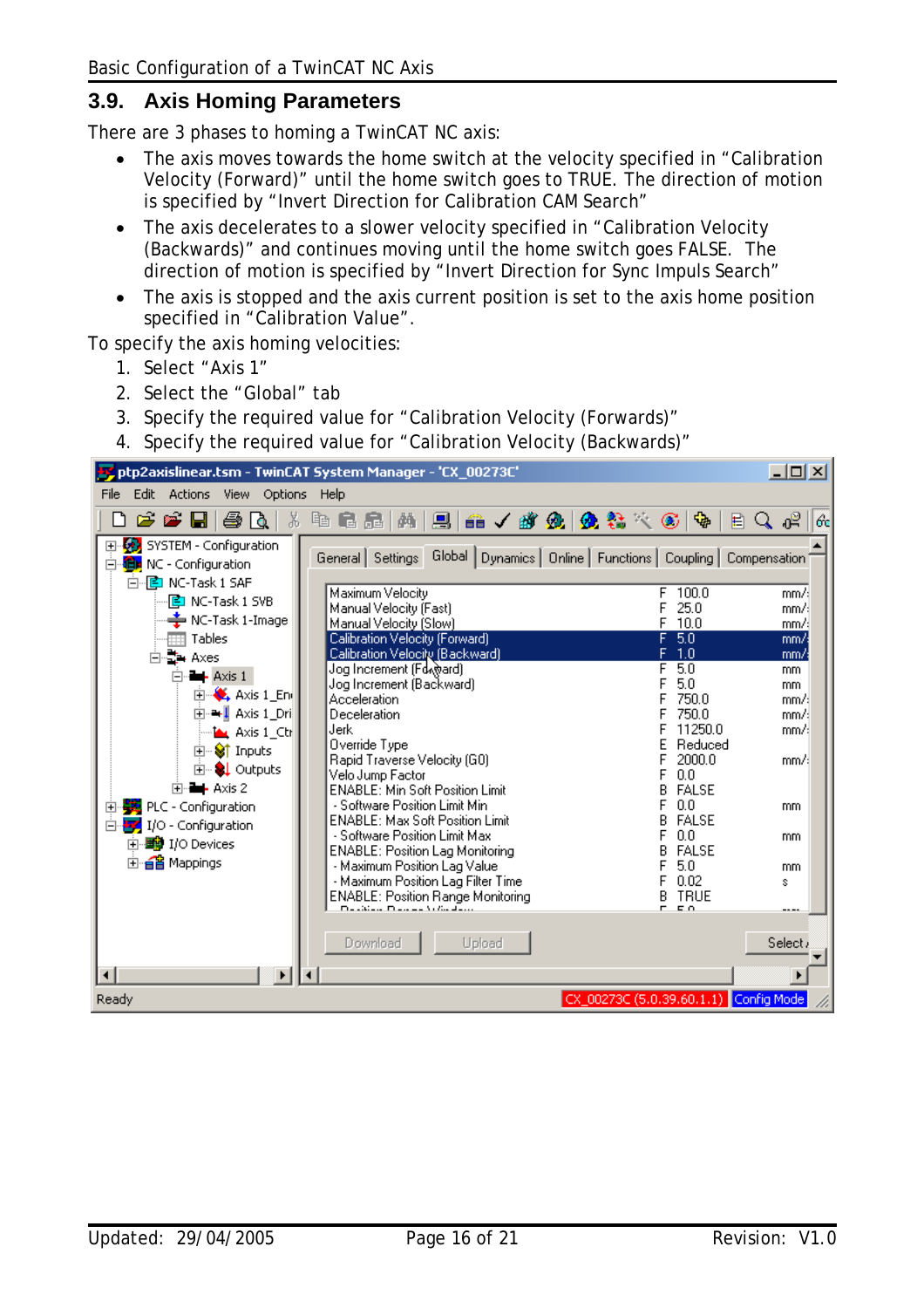To specify the direction of motion during each homing phase, and the home position:

- 5. Select "Axis 1\_Enc"
- 6. Select the "Incremental" tab
- 7. Set "Invert Direction for Calibration CAM Search" to FALSE for forwards motion, or TRUE for reverse motion
- 8. Set "Invert Direction for Sync Impuls Search" to FALSE for forwards motion, or TRUE for reverse motion
- 9. In "Calibration Value", set the position that should be assigned to the axis when the home position has been found.

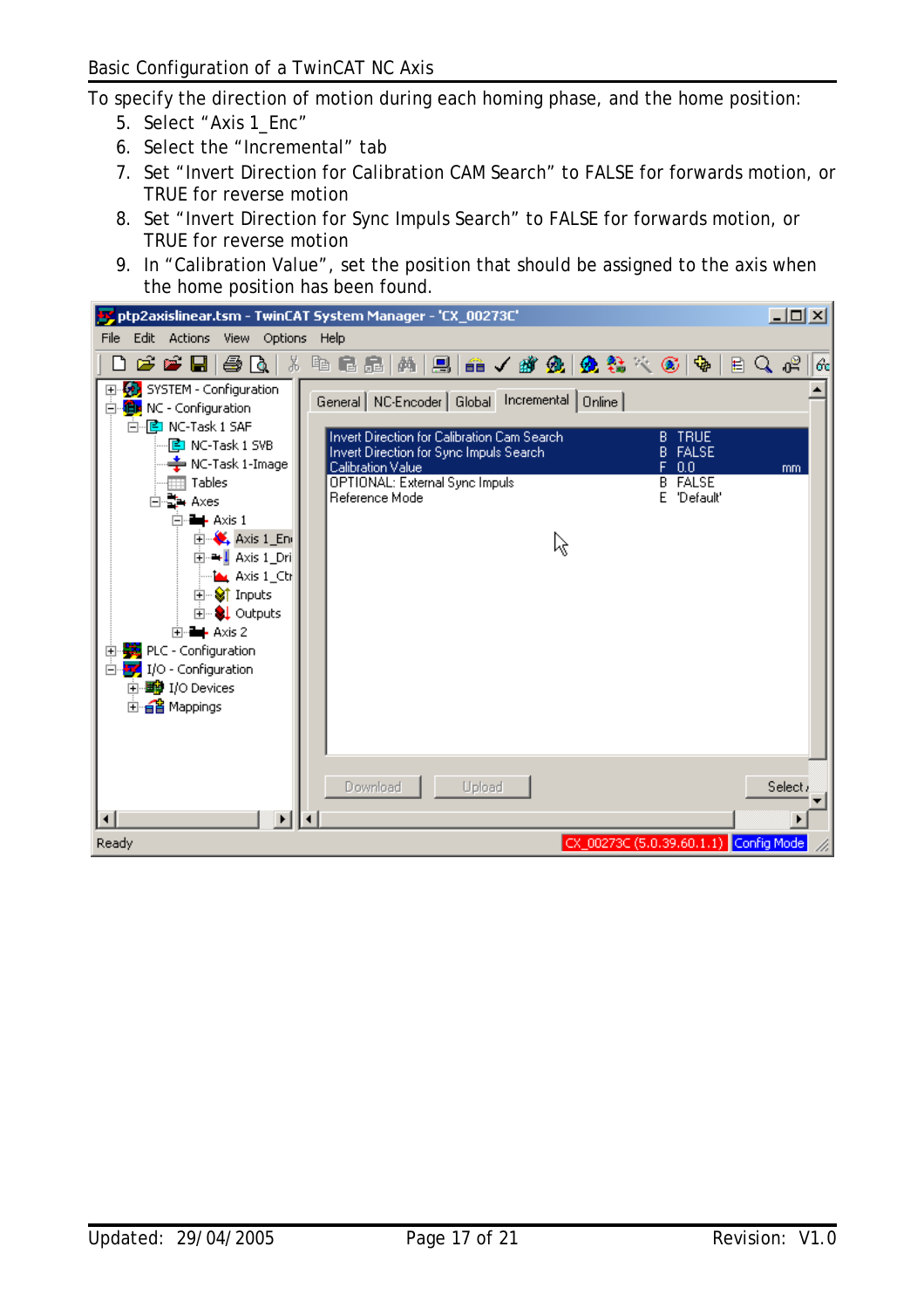## <span id="page-17-0"></span>**3.10. Link TwinCAT NC Axis to Drive Axis**

A fieldbus network with an AX2000 must be configured in TwinCAT System Manager. Refer to Chapter [2,](#page-5-1) "[Hardware Configuration"](#page-5-1) on page [6.](#page-5-1) This example uses an AX2000- B510 on a CANopen network.

To link the TwinCAT NC axis to a drive axis:

- 1. Select "Axis 1"
- 2. Select "Settings"
- 3. Set "Axis Type" to "AX2xxx-B510 (CANopen)"
- 4. Click "Link To…"

| $\Box$ u $\overline{\mathbf{z}}$<br>" ptp1axis.tsm - TwinCAT System Manager - 'CX_00273C'                                                                                                                                                                                                                                                                                                                                                                                         |                                                                                                                                                                                                                                                                                                                      |                      |
|-----------------------------------------------------------------------------------------------------------------------------------------------------------------------------------------------------------------------------------------------------------------------------------------------------------------------------------------------------------------------------------------------------------------------------------------------------------------------------------|----------------------------------------------------------------------------------------------------------------------------------------------------------------------------------------------------------------------------------------------------------------------------------------------------------------------|----------------------|
| Edit Actions View Options Help<br><b>File</b>                                                                                                                                                                                                                                                                                                                                                                                                                                     |                                                                                                                                                                                                                                                                                                                      |                      |
| 66 H 5 A 1                                                                                                                                                                                                                                                                                                                                                                                                                                                                        |                                                                                                                                                                                                                                                                                                                      | €                    |
| El <sup></sup> 2. SYSTEM - Configuration<br>白 i i NC - Configuration<br>白 <b>E</b> NC-Task 1 SAF<br>Axis Type:<br>图 NC-Task 1 SVB<br>→ NC-Task 1-Image<br>Link To<br>⊞ Tables<br>白 <b>上</b> Axes<br>$\Box$ - Axis 1<br>Unit:<br>lmm.<br>$\Box$ Axis 1_Enc<br>向→ Laxis 1_Drive<br>- Mar Axis 1_Ctrl<br><b>E</b> Striputs<br><b>由… SL</b> Outputs<br><b>Result</b><br>白·學 PLC - Configuration<br>Position:<br>I/O - Configuration<br>Ė₩<br>由 99 I/O Devices<br>lmm.<br>由 a Mappings | General Settings   Global   Dynamics   Online   Functions   Coupling   Compensation  <br>AX2xxx-B510 Drive (CANopen)<br>Display (Only):<br>▾╎<br>$\Box$ $\mu$ m<br>$\Box$ Modulo<br>Position:<br>$\Box$ mm/min<br>Velocity:<br>Acceleration:<br>Velocity:<br>Jerk:<br>$\vert$ mm/s $3$<br>lmm/s:<br>lmm/s2<br>Wizard | $\blacktriangledown$ |
| $\mathbf{F}$<br>Ready                                                                                                                                                                                                                                                                                                                                                                                                                                                             | CX_00273C (5.0.39.60.1.1) Config Mode                                                                                                                                                                                                                                                                                |                      |
|                                                                                                                                                                                                                                                                                                                                                                                                                                                                                   |                                                                                                                                                                                                                                                                                                                      |                      |

5. Select the AX2000 that is to be assigned to the TwinCAT NC axis

| Select I/O Box/Terminal         | $\vert x \vert$                            |
|---------------------------------|--------------------------------------------|
| (none)<br>Drive 6 (AX2xxx-B510) | <b>OK</b><br>Cancel<br>C Unused<br>$C$ All |

Save, download and activate the TwinCAT system configuration.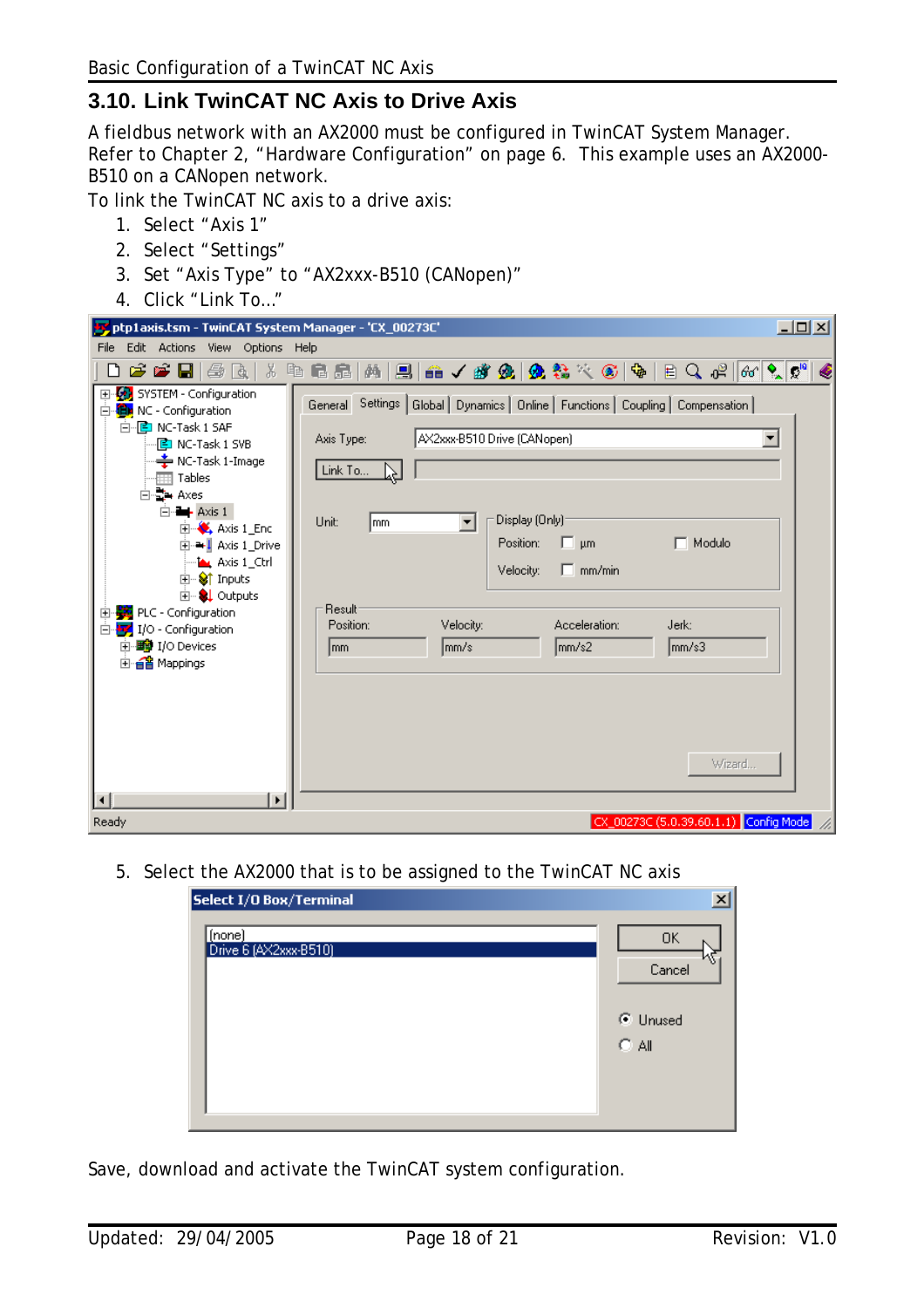## <span id="page-18-0"></span>**4. Manual Control of the TwinCAT NC Axis**

When the system configuration has been activated, the position of the axis can be controlled manually from TwinCAT NC in TwinCAT System Manager. This allows the axis to be commissioned and checked before axis control from the TwinCAT PLC program is implemented.

To get to the manual axis control screen:

- 1. Select "Axis 1"
- 2. Select the "Online" tab

| $\Box$ ol $\times$<br>ptp1axis.tsm - TwinCAT System Manager - 'CX_00273C'                                                                                                                                                                                                                                                                                                                                                                                                                                                                                                                                                                                                                                                                                                                                                                                                                                                                                                                                                                                                                                                                                                                                                                  |  |
|--------------------------------------------------------------------------------------------------------------------------------------------------------------------------------------------------------------------------------------------------------------------------------------------------------------------------------------------------------------------------------------------------------------------------------------------------------------------------------------------------------------------------------------------------------------------------------------------------------------------------------------------------------------------------------------------------------------------------------------------------------------------------------------------------------------------------------------------------------------------------------------------------------------------------------------------------------------------------------------------------------------------------------------------------------------------------------------------------------------------------------------------------------------------------------------------------------------------------------------------|--|
| Edit<br>Actions View Options<br>Help<br>File                                                                                                                                                                                                                                                                                                                                                                                                                                                                                                                                                                                                                                                                                                                                                                                                                                                                                                                                                                                                                                                                                                                                                                                               |  |
| 周 品 ノ 歌 免  免 吾 次 ⑥   や<br>没<br>49 日<br>Øå I<br>$\mathbb{E} \left[ \begin{array}{ccc} 1 & 0 \\ 0 & 0 \end{array} \right] \mathcal{C} \left[ \begin{array}{ccc} 0 & 0 \\ 0 & 0 \end{array} \right] \mathcal{C}$<br>c c l<br>鱼<br>晶十<br>Γà                                                                                                                                                                                                                                                                                                                                                                                                                                                                                                                                                                                                                                                                                                                                                                                                                                                                                                                                                                                                    |  |
| 田· <mark>袋)</mark> SYSTEM - Configuration<br>General   Settings   Global   Dynamics   Online   Functions   Coupling   Compensation  <br>白 tak NC - Configuration<br>白 <b>E</b> NC-Task 1 SAF<br>Setpoint Position:<br>[mm]<br>$-0.7767$<br>ed NC-Task 1 SVB<br>0.0000<br>♣ NC-Task 1-Image<br>Lag Distance (min/max):<br>Actual Velocity:<br>[mm/s] Setpoint Velocity:<br>[mm]<br>[mm/s]<br><b>Tables</b><br>$0.0000$ $(0.000, 0.000)$<br>0.0044<br>0.0000<br>⊟ stakes<br>Override:<br>Total / Control Output:<br>[%] Error:<br>[%]<br>$E = -A\times S$ 1<br>$0.0000 \times$<br>$0.00$ / $0.00$ %<br>0(0x0)<br>PLC - Configuration<br>$\overline{+}$<br>V I/O - Configuration<br>Ė.<br>Status (log.)-<br>Status (phys.)-<br>Enabling<br>由 图 I/O Devices<br>Ready<br>$\nabla$ NOT Moving<br>Coupled Mode<br>Controller<br>Set<br>由 e <sup>2</sup> Mappings<br>Feed Fw<br>Calibrated<br>Moving Fw<br>In Target Pos.<br>Feed Bw<br>$\Box$ Has Job<br>Moving Bw<br>In Pos. Range<br>ш<br>Controller Kv-Factor:<br>[mm/s/mm]<br>Reference Velocity:<br>mm/s]<br>120<br>Target Position:<br>Target Velocity:<br>${\rm [mm/s]}$<br>[mm]<br>I٥<br>lo<br>⊚<br>R<br>F1<br>F3<br>F6<br>F8<br>F4<br>5<br>Ready<br>CX 00273C (5.0.39.60.1.1)<br>Running |  |

#### **4.1. Enable Axis**

To enable the axis:

- 1. Click "Set"
- 2. Select "Controller", "Feed Fw" and "Feed Bw"
- 3. Set "Override (%)" to 100%
- 4. Click OK. The AX2000 should now enable and hold the motor in position

| Set Enabling                                                                  |              |
|-------------------------------------------------------------------------------|--------------|
| $\nabla$ Controller<br>$\overline{\triangledown}$ Feed Fw<br>$\nabla$ Feed Bw | OΚ<br>Cancel |
| Override $[%]$ :                                                              |              |
| 100                                                                           | Δll          |
|                                                                               |              |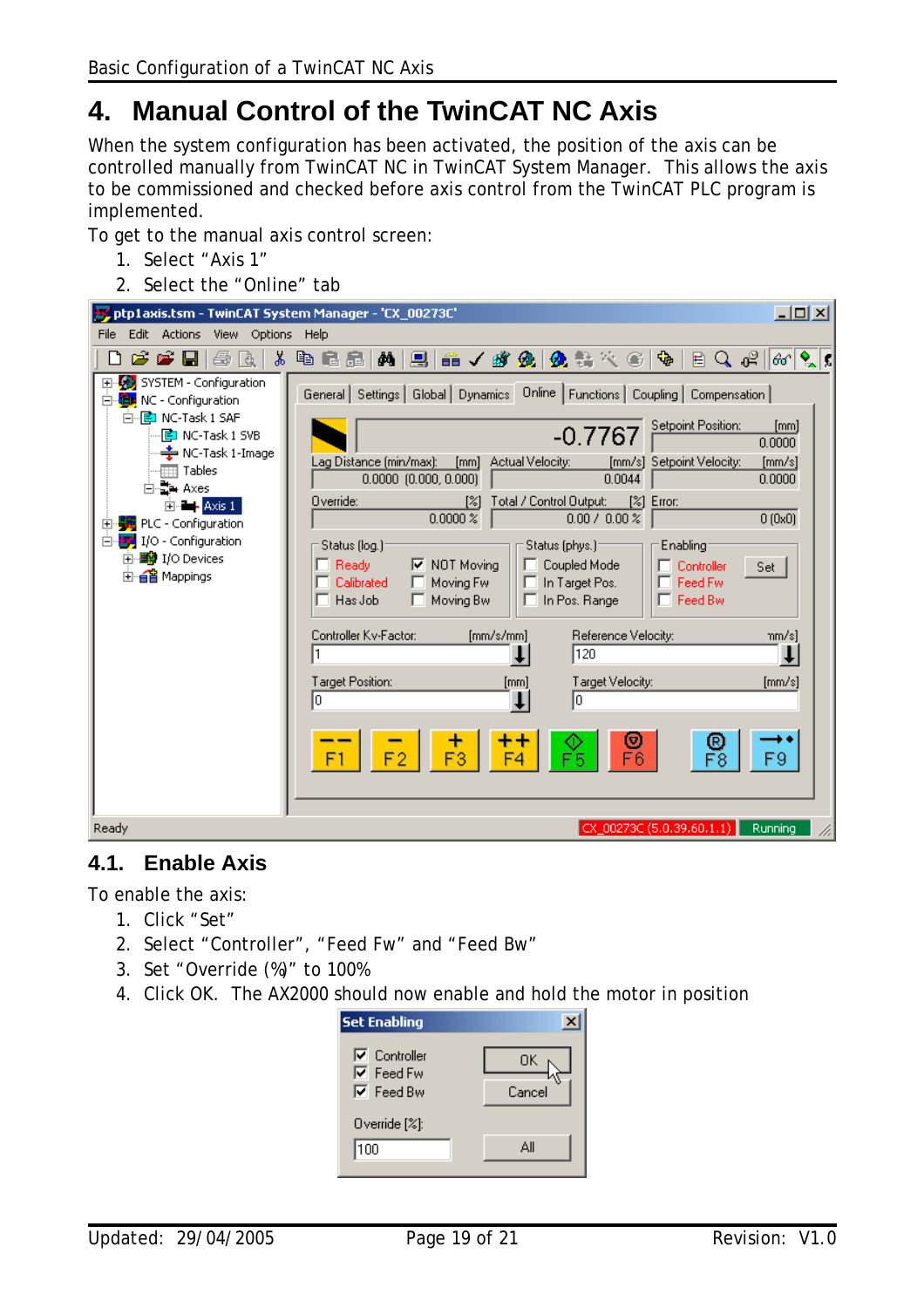### <span id="page-19-0"></span>**4.2. Manual Axis Control**

Basic axis movement can be tested using the F1 to F4 buttons. While pressed, these buttons will move the axis at the velocity specified in "Manual Velocity (Fast)" or "Manual Velocity (Slow)".

| <b>Button</b>   | <b>Function</b>                                                |
|-----------------|----------------------------------------------------------------|
| F1              | Move backwards at velocity specified in Manual Velocity (Fast) |
| $\overline{F2}$ | Move backwards at velocity specified in Manual Velocity (Slow) |
| $\frac{+}{F3}$  | Move forwards at velocity specified in Manual Velocity (Slow)  |
|                 | Move forwards at velocity specified in Manual Velocity (Fast)  |

#### **4.3. Move Axis to Absolute Position**

To move the axis to a specified position:

- 1. Set target position. If max and/or min position limit(s) are enabled, the target position must be within the permitted position range
- 2. Set target velocity
- 3. Click the green button or press "F5". The axis will move to the specified target position and stop

| Edit<br>Actions View Options Help<br>File<br>英国品/改め 免またの 中日 9 4 16 2.5<br>c c l<br>画面<br>X<br>电话<br>晶十<br>El-Configuration<br>General   Settings   Global   Dynamics   Online   Functions   Coupling   Compensation  <br>白 tak NC - Configuration<br>白 <b>P</b> NC-Task 1 SAF<br>Setpoint Position:<br>[mm]<br>65.6450<br>- ED NC-Task 1 SVB<br>66.0328<br>└ NC-Task 1-Image<br>Lag Distance (min/max):<br>Actual Velocity:<br>[mm/s] Setpoint Velocity:<br>[mm]<br>$[{\rm mm/s}]$<br>Tables<br>49.9544<br>0.3878 [-0.195, 0.390]<br>49.9950<br>⊟ ‡ Axes<br>Override:<br>Total / Control Output:<br>[%] Error:<br>[%]<br>$\Box$ - Axis 1<br>100.0000 %<br>0(0x0)<br>90.14 / 48.48 %<br>图 PLC - Configuration<br>$\mathbf{F}$<br>VO - Configuration<br>Ėŀ<br>Status (log.) <sup>.</sup><br>Status (phys.)-<br>Enabling<br>由 图 I/O Devices<br>$\nabla$ Ready<br>NOT Moving<br>Coupled Mode<br>☞<br>Controller<br>Set<br>由·e Mappings<br>Calibrated<br>$\nabla$ Moving Fw<br>In Target Pos.<br>Feed Fw<br>⊽<br>$\nabla$ Feed Bw<br>$\nabla$ Has Job<br>Moving Bw<br>In Pos. Range<br>Controller Kv-Factor:<br>[mm/s/mm]<br>Reference Velocity:<br>mm/s]<br>120<br>Target Position:<br>Target Velocity:<br>[mm/s]<br>[mm]<br> 1000 <br>50<br>⊚<br>®<br>F3<br>F6<br>F1 | $\Box$ ol $\times$<br>ptp1axis.tsm - TwinCAT System Manager - 'CX_00273C' |  |
|-------------------------------------------------------------------------------------------------------------------------------------------------------------------------------------------------------------------------------------------------------------------------------------------------------------------------------------------------------------------------------------------------------------------------------------------------------------------------------------------------------------------------------------------------------------------------------------------------------------------------------------------------------------------------------------------------------------------------------------------------------------------------------------------------------------------------------------------------------------------------------------------------------------------------------------------------------------------------------------------------------------------------------------------------------------------------------------------------------------------------------------------------------------------------------------------------------------------------------------------------------------------|---------------------------------------------------------------------------|--|
|                                                                                                                                                                                                                                                                                                                                                                                                                                                                                                                                                                                                                                                                                                                                                                                                                                                                                                                                                                                                                                                                                                                                                                                                                                                                   |                                                                           |  |
|                                                                                                                                                                                                                                                                                                                                                                                                                                                                                                                                                                                                                                                                                                                                                                                                                                                                                                                                                                                                                                                                                                                                                                                                                                                                   |                                                                           |  |
| CX_00273C (5.0.39.60.1.1)<br>Ready<br>Running                                                                                                                                                                                                                                                                                                                                                                                                                                                                                                                                                                                                                                                                                                                                                                                                                                                                                                                                                                                                                                                                                                                                                                                                                     |                                                                           |  |